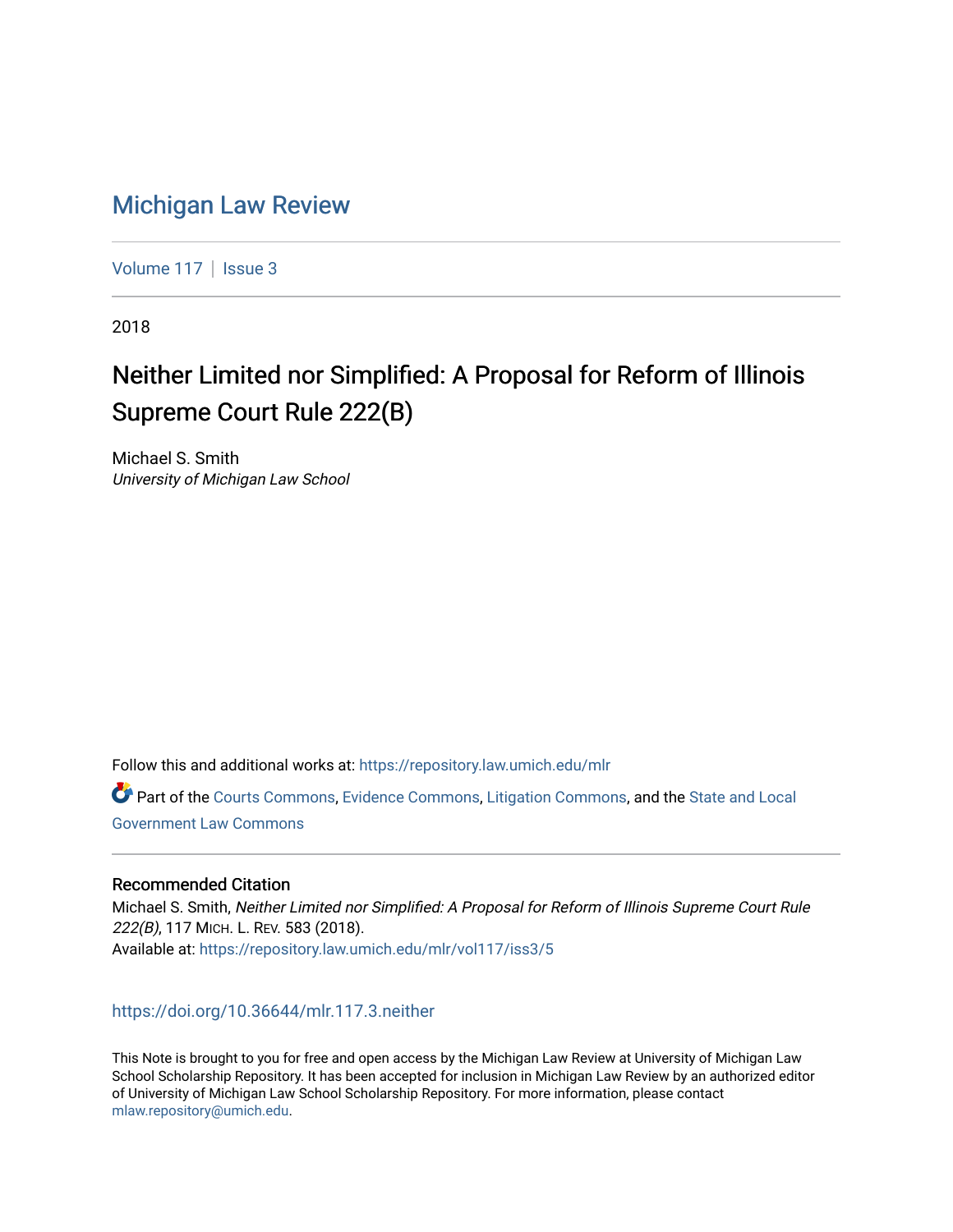# **NOTE**

# **NEITHER LIMITED NOR SIMPLIFIED: A PROPOSAL FOR REFORM OF ILLINOIS SUPREME COURT RULE 222(B)**

#### *Michael S. Smith\**

*A limited and simplified discovery system should broaden access to courts, resolve disputes quickly, and expedite relief to injured parties. It should not incentivize procedural gamesmanship or increase the system's complexity. Regrettably, Illinois's "limited and simplified" discovery system does both. The initiation procedure for the simplified system, Rule 222(b), creates procedural traps and perverse incentives for both plaintiffs and defendants, and conflicting appellate interpretations of the Rule intensify the problem. This Note examines the flaws underlying the current simplified discovery scheme and argues for reform. It examines simplified discovery schemes in other states to recommend a new system for initiating and exiting limited and simplified discovery in Illinois. It also identifies lessons that other states can take from Illinois to improve their own discovery procedures. The proposed reforms would improve cost savings by broadening the Illinois scheme's applicability and increase transparency and fairness for all litigants.* 

### Table of Contents

|  | I. OVERVIEW: LIMITED AND SIMPLIFIED DISCOVERY IN               |  |  |  |  |
|--|----------------------------------------------------------------|--|--|--|--|
|  |                                                                |  |  |  |  |
|  |                                                                |  |  |  |  |
|  |                                                                |  |  |  |  |
|  | II. RULE 222(B) CREATES PERVERSE INCENTIVES AND                |  |  |  |  |
|  |                                                                |  |  |  |  |
|  | A. Appellate Splits Are Especially Problematic in Illinois 591 |  |  |  |  |
|  | B. Plaintiffs Are Disadvantaged by Rule 222(b) 592             |  |  |  |  |
|  | C. Defendants Are Disadvantaged by Rule 222(b) 595             |  |  |  |  |
|  |                                                                |  |  |  |  |

<sup>\*</sup> J.D. Candidate, May 2019, University of Michigan Law School. I am indebted to my Notes Editor Paul Hoversten and the Volume 117 Notes Office for all the work they did to improve this piece. I would also be remiss if I did not thank my friends and colleagues Megan Brown, Arianna Demas, Patrick Kennedy, Pat Maroun, Stephen Rees, and Jonathan Tietz for the many hours we have spent editing together. I am thankful for and fortunate to have the opportunity to work with such an extraordinary team.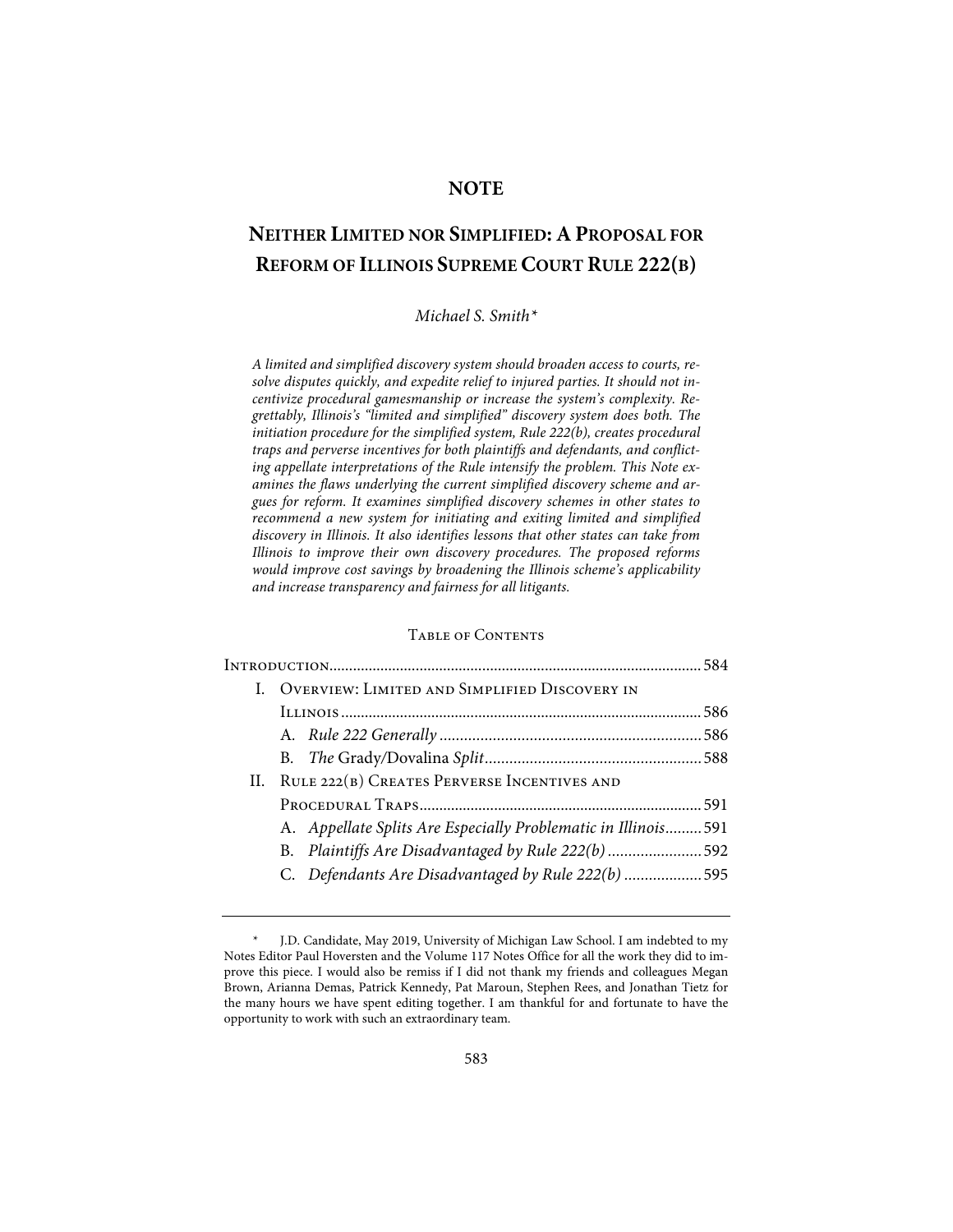| 584 |  | Michigan Law Review                                     | [Vol. 117:583 |
|-----|--|---------------------------------------------------------|---------------|
|     |  | III. A POTENTIAL SOLUTION TO THE RULE 222(B) PROBLEM598 |               |
|     |  |                                                         |               |
|     |  |                                                         |               |
|     |  |                                                         |               |
|     |  |                                                         |               |
|     |  | 2. A Mandatory Process with an Administrative           |               |
|     |  |                                                         |               |
|     |  |                                                         |               |
|     |  |                                                         |               |

#### **INTRODUCTION**

A simplified discovery system holds a great deal of promise. It would broaden access to courts, ease resolution of disputes, and expedite relief to injured parties. What it should *not* do is make an already byzantine legal system even more complex and create traps poised to ensnare the legally unsophisticated. Unfortunately, the simplified discovery system in Illinois, as set out by Illinois Supreme Court Rule  $222$ ,<sup>1</sup> is emblematic of what such systems should not do, rather than what they should.

In early August of 2004, Evelyn Grady had almost certainly never heard of Rule 222.<sup>2</sup> She had just been injured in a car accident, had ongoing medical expenses, and was temporarily disabled—with some of that disability expected to be permanent.<sup>3</sup> Ms. Grady came to the courthouse seeking compensation from the driver who had injured her.<sup>4</sup> From Ms. Grady's perspective, everything about her case must have appeared to be progressing normally. She filed a complaint seeking "an amount *exceeding* \$15,000," and the case entered discovery.<sup>5</sup> The defendant took an evidence deposition.<sup>6</sup> And a little over two years after she first filed her complaint, her case went to a three-day trial.<sup>7</sup> Much to Ms. Grady's delight, the jury returned an award of almost \$100,000,<sup>8</sup> far beyond what she had first hoped she might receive.

<sup>1.</sup> ILL. SUP. CT. R. 222.

<sup>2.</sup> *See* Grady v. Marchini, 874 N.E.2d 179 (Ill. App. Ct. 2007). From the facts of the case, it seems apparent that her attorneys were not familiar with the rule either.

<sup>3.</sup> *Id.* at 180.

<sup>4.</sup> *Id.*

<sup>5.</sup> *Id.* (emphasis added).

<sup>6.</sup> *Id.* at 182. *But see*, ILL. SUP. Cr. R. 222(f)(3) (prohibiting evidence depositions without leave of court in simplified discovery proceedings).

<sup>7.</sup> *Grady*, 874 N.E.2d at 181.

<sup>8.</sup> *Id.*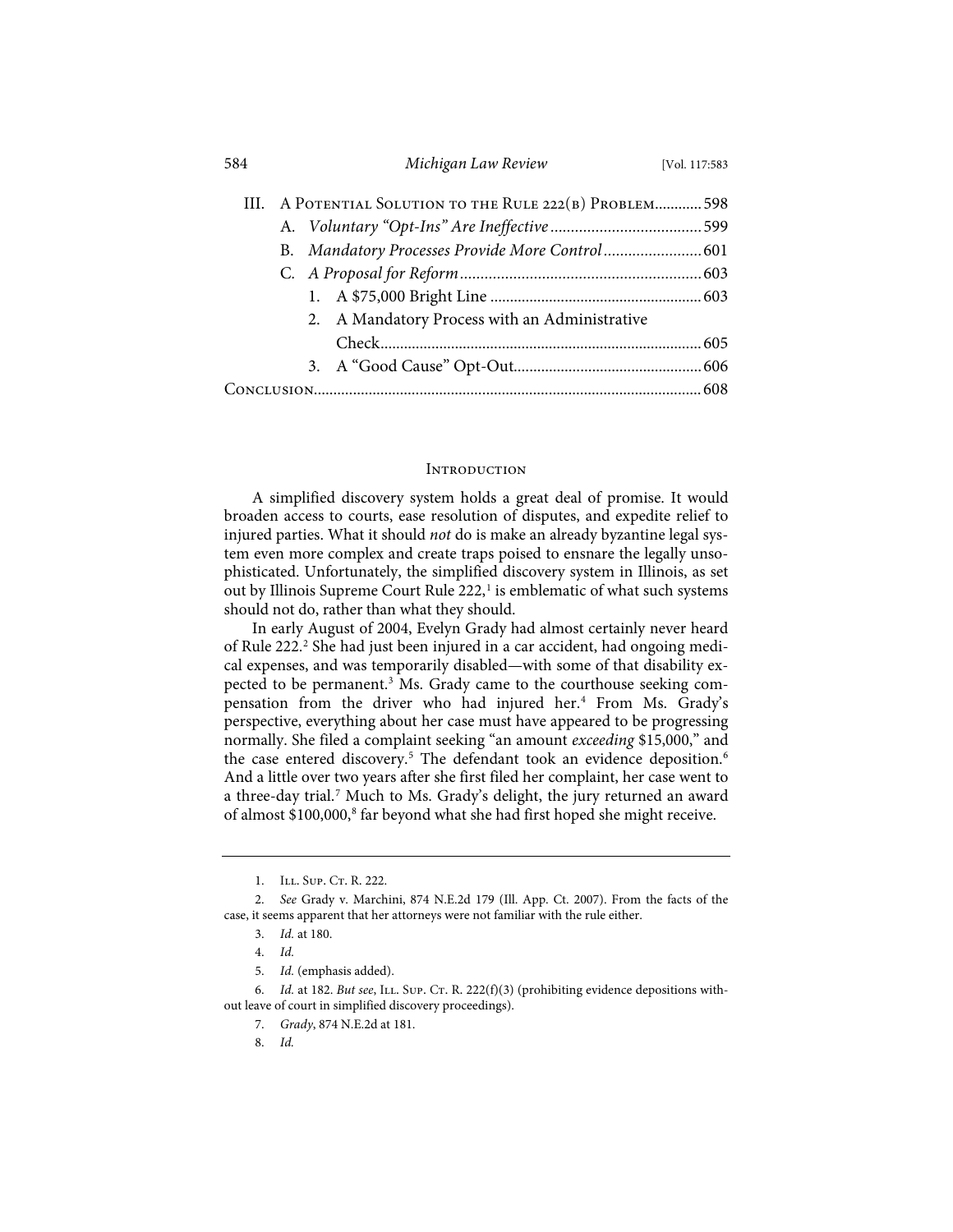A month later, her award was cut in half.<sup>9</sup> The cause? A single line, buried in an Illinois Supreme Court Rule entitled "Limited and Simplified Discovery in Certain Cases"<sup>10</sup>-a rule the defendant did not even follow.<sup>11</sup> One more year and a costly appeal later, a rule ostensibly designed to avoid "expense, delays, and abuses"12 had caused Ms. Grady all three. Both the trial and appellate court, with no procedural warning and no regard for the merits of Ms. Grady's case, interpreted a complaint seeking "an amount exceeding \$15,000"13 to be effectively equivalent to a complaint seeking "an amount not in excess of \$50,000,"14 and consequently halved her recovery.15

The "Limited and Simplified" discovery rule in Illinois in practice is neither. Rule 222(b) reaches nearly all civil cases seeking monetary damages in the state.16 The traps and perverse incentives created by conflicting judicial interpretations of some of the rule's provisions have stolen its simplicity as well.<sup>17</sup>

Commentators view Illinois as a trendsetter with respect to procedural discovery rules.18 Historically, state discovery procedures largely tracked the Federal Rules of Civil Procedure.<sup>19</sup> In the past thirty years, however, many states have moved away from the federal rules and have begun to develop their own procedures.<sup>20</sup> Illinois's bifurcated system—and its unusual initiation provision<sup>21</sup>—is one item on the "smorgasbord" of procedural discovery initiatives that have emerged from widespread state experimentation.<sup>22</sup> But as a trendsetting state, problems with Illinois's simplified discovery system

11. *Grady*, 874 N.E.2d at 182 (recounting that defendant took an evidence deposition without leave of court). Rule 222 does not permit evidence depositions unless a party explicitly obtains leave of court. ILL. Sup. Cr. R.  $222(f)(3)$ .

12. Steven F. Pflaum & Faustin A. Pipal, Jr., *Successful Practice Under the New Illinois Civil Discovery Rules*, CBA Rec., Oct. 1995, at 20.

13. *Grady*, 874 N.E.2d at 180.

14. ILL. SUP. CT. R. 222(b).

16. See ILL. Sup. Ct. R. 222(b) (extending the rule's reach to "[a]ny civil action seeking money damages").

17. *See infra* Sections II.B, II.C.

18. Glenn S. Koppel, *Toward a New Federalism in State Civil Justice: Developing a Uniform Code of State Civil Procedure Through a Collaborative Rule-Making Process*, 58 VAND. L. Rev. 1167, 1173 (2005); *see* Seymour Moskowitz, *Rediscovering Discovery: State Procedural Rules and the Level Playing Field*, 54 Rutgers L. Rev. 595, 599 (2002).

- 19. Koppel, *supra* note 18, at 1173.
- 20. *Id.* at 1171–72.

21. ILL. SUP. Cr. R. 222. Note that the Federal Rules of Civil Procedure do not provide for simplified discovery procedures *at all*.

22. Koppel, *supra* note 18, at 1174.

<sup>9.</sup> *Id.*

<sup>10.</sup> ILL. Sup. Cr. R. 222(b) ("Any civil action seeking money damages shall have attached to the initial pleading the party's affidavit that the total of money damages sought does or does not exceed \$50,000. . . . Any judgment on such claim which exceeds \$50,000 shall be reduced posttrial to an amount not in excess of \$50,000.").

<sup>15.</sup> *Grady*, 874 N.E.2d at 183.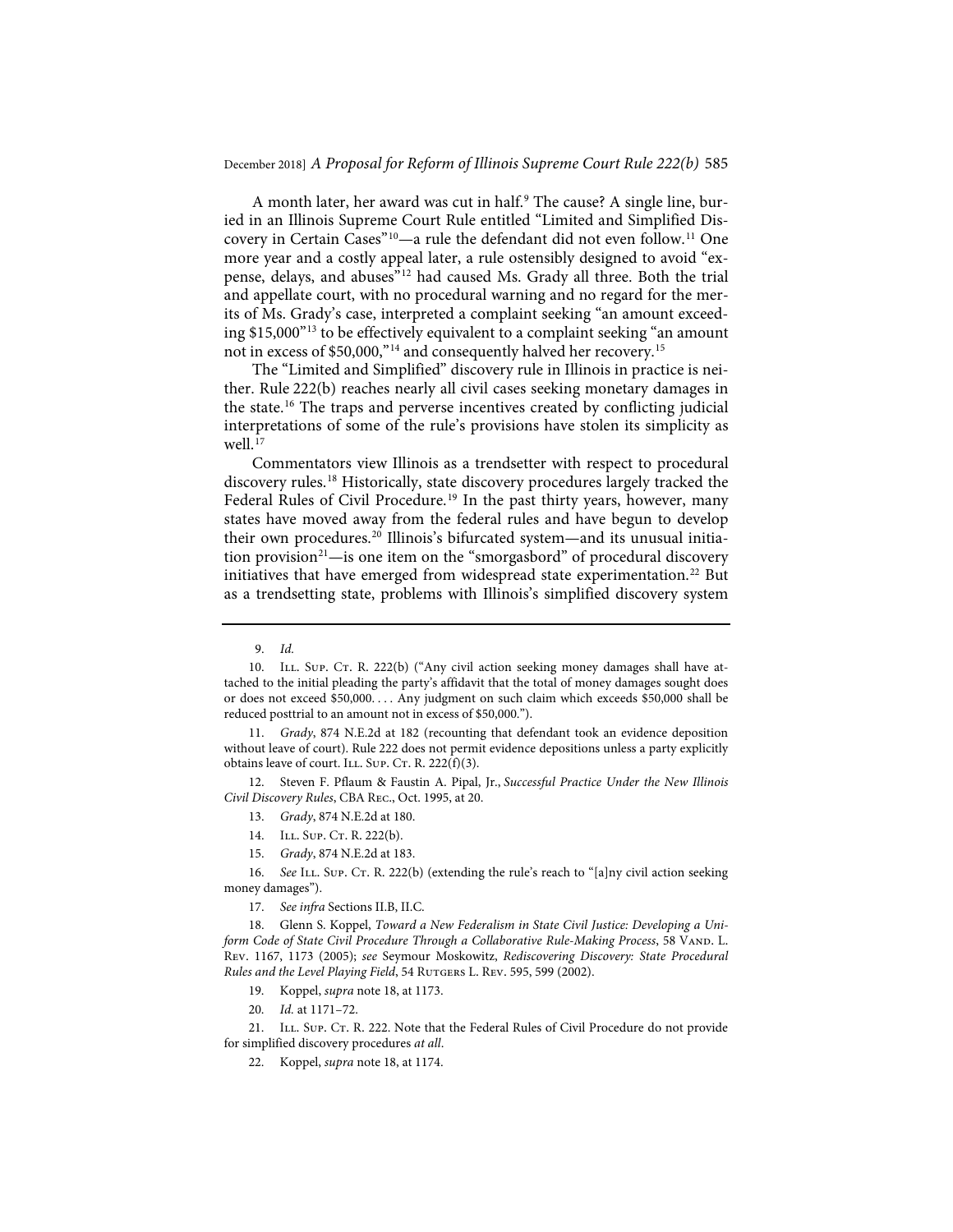are instructive to states pursuing reforms to simplify procedures in their own systems.<sup>23</sup>

This Note examines the flaws underlying the current limited and simplified discovery scheme in Illinois and argues for reform. Part I provides a broad overview of Rule 222 and describes an interpretive split regarding its initiation provision. Part II describes how the initiation provision of Rule 222 creates uncertainty, perverse incentives, and procedural traps for plaintiffs and defendants alike. Part III examines expedited discovery schemes in several other states to propose specific reforms in Illinois and illustrate more broadly applicable lessons. Part III concludes that the current party-driven affidavit scheme in Illinois should be replaced with a sorting process that is mandatory, is judicially driven, and provides for good cause opt-outs similar to those in the expedited discovery process in Texas.

#### I. Overview: Limited and Simplified Discovery in Illinois

Adopted on August 1, 1985, Illinois Supreme Court Rule 222 sets out procedures for "Limited and Simplified Discovery in Certain Cases."<sup>24</sup> In 1995, the Illinois Supreme Court broadly reformed civil discovery procedures to avoid "expense[s], delays, and abuses."<sup>25</sup> As part of these reforms, Rule 222 was "completely rewritten."26 The 1995 scheme, as amended, is the discovery system in effect in Illinois today.27

This Part describes the current limited and simplified discovery scheme in Illinois. Section I.A explains the structure of Rule 222, highlighting its initiation provision. Section I.B identifies a split in Illinois Appellate Court authority regarding how to resolve cases in which a plaintiff never files a Rule 222(b) initiation affidavit.

#### A*. Rule 222 Generally*

Rule 222 applies broadly to civil cases involving monetary damages less than \$50,000.<sup>28</sup> Certain limited categories of cases are exempted, such as cases seeking equitable relief and small claims cases.<sup>29</sup> But those exemptions on-

- 27. ILL. Sup. CT. R. 222 (describing the rule's amendment history).
- 28. ILL. SUP. CT. R. 222(a).

<sup>23.</sup> *Id.*; *see also* Moskowitz, *supra* note 18, at 613 ("Justice Brandeis praised the ability of states to be 'laboratories' in which experiments in the law might be conducted." (citing New State Ice Co. v. Liebmann, 285 U.S. 262, 311 (1932) (Brandeis, J., dissenting))).

<sup>24.</sup> ILL. Sup. Cr. R. 222; *see also* Kenneth Kandaras & Catherine Wozniak, *Civil Procedure*, 18 Loy. U. Chi. L.J. 317, 353 (1986).

<sup>25.</sup> Pflaum & Pipal, *supra* note 12, at 20.

<sup>26.</sup> *Id.* at 28.

<sup>29.</sup> *Id.* Aside from equity cases, the exemptions apply because the exempted classes of cases have their own specialized procedures. Small claims cases and ordinance violations are explicitly governed by other rules. ILL. Sup. Cr. R. 281-89 (small claims); ILL. Sup. Cr. R. 570–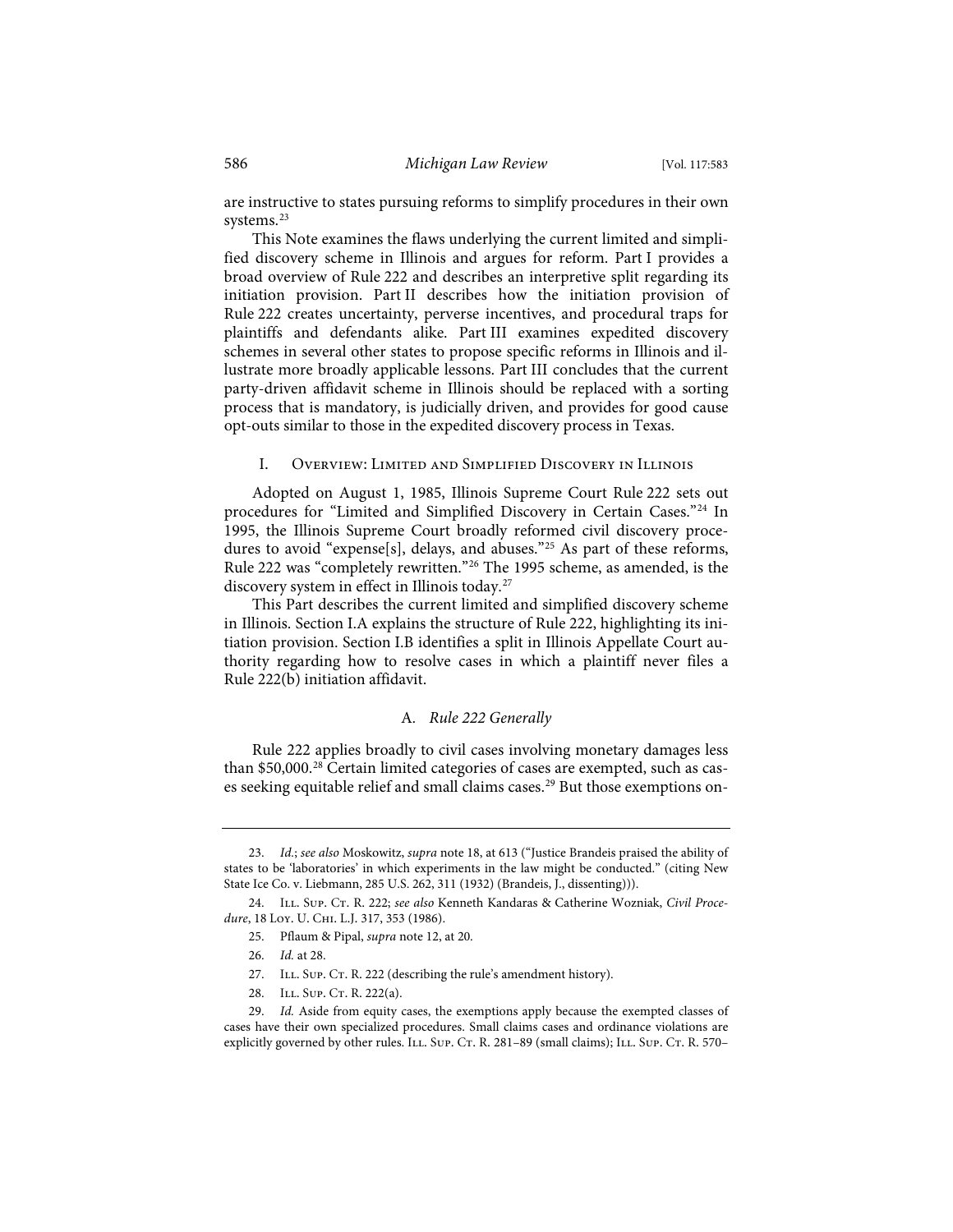ly marginally limit the reach of Rule 222. At the time of the 1995 reforms, Rule 222 was estimated to apply to between eighty-five and ninety percent of Illinois civil cases<sup>30</sup>—meaning almost ninety percent of Illinois civil cases in 1995 sought damages less than \$50,000.

The Rule 222 process differs from the traditional Illinois civil discovery process in a few important respects. Deposition discovery is severely curtailed: barring "leave of court for good cause shown," a party may only take three-hour discovery depositions of named parties, treating physicians, and expert witnesses.<sup>31</sup> Evidentiary depositions are prohibited absent "exceptional circumstances."32 Although traditional discovery depositions are also presumptively limited to three hours, outside Rule 222 there is no limit on how many discovery or evidentiary depositions a party may take.<sup>33</sup> Rule 222 also requires substantive initial disclosures upfront by all parties.<sup>34</sup> These initial disclosures resemble the initial disclosures required in federal cases.<sup>35</sup> Written discovery procedures under Rule 222 are substantively quite similar to traditional discovery process in Illinois, however.36

The most problematic provision of Rule 222 is its initiation provision. This provision requires that "[a]ny civil action seeking money damages shall have attached to the initial pleading the party's affidavit that the total of money damages sought does or does not exceed \$50,000."37 Facially, this provision imposes an obligation on *almost every* civil plaintiff in Illinois seeking monetary damages. That is, an Illinois civil plaintiff, whether seeking \$10,001<sup>38</sup> or millions, must file a Rule 222(b) affidavit with her complaint estimating where her damages fall with respect to the \$50,000 bright line. If the Rule 222(b) affidavit estimates damages at \$50,000 or less, the case is governed by limited and simplified discovery procedures.39 If the affidavit

37. ILL. SUP. CT. R. 222(b).

38. Cases seeking monetary damages of \$10,000 or below in Illinois are handled via small claims. ILL. Sup. CT. R. 281.

39. Ill. Sup. Ct. R. 222(b) ("If the damages sought do not exceed \$50,000, this rule *shall* apply." (emphasis added)).

<sup>79 (</sup>non-traffic, non-conservation ordinance violations). Procedural law in family law cases is specifically provided by statute. *E.g.*, 750 ILL. Сомр. Sтат. 5/401-5/413 (2016) (divorce cases).

<sup>30.</sup> Pflaum & Pipal, *supra* note 12, at 20, 28.

<sup>31.</sup> ILL. SUP. CT. R. 222(f)(2)-(3).

<sup>32.</sup> ILL. SUP. CT. R. 222(f)(3).

<sup>33.</sup> ILL. SUP. CT. R. 206(d); see ILL. SUP. CT. R. 202 ("Any party may take the testimony of any party or person by deposition upon oral examination or written questions for the purpose of discovery or for use as evidence in the action.").

<sup>34.</sup> ILL. SUP. CT. R.  $222(c) - (d)$ .

<sup>35.</sup> *Compare id.*, *with* FED. R. Civ. P. 26(a)(1) (describing federally required initial disclosures).

<sup>36.</sup> *Compare ILL. Sup. CT. R. 222(f)(1), (4)-(5), with ILL. Sup. CT. R. 213-16 (both lim*ited and traditional discovery procedures allow for thirty interrogatories by each party, robust document discovery rights, etc.). Discovery procedures in other states are a "smorgasbord." *See supra* note 22 and accompanying text.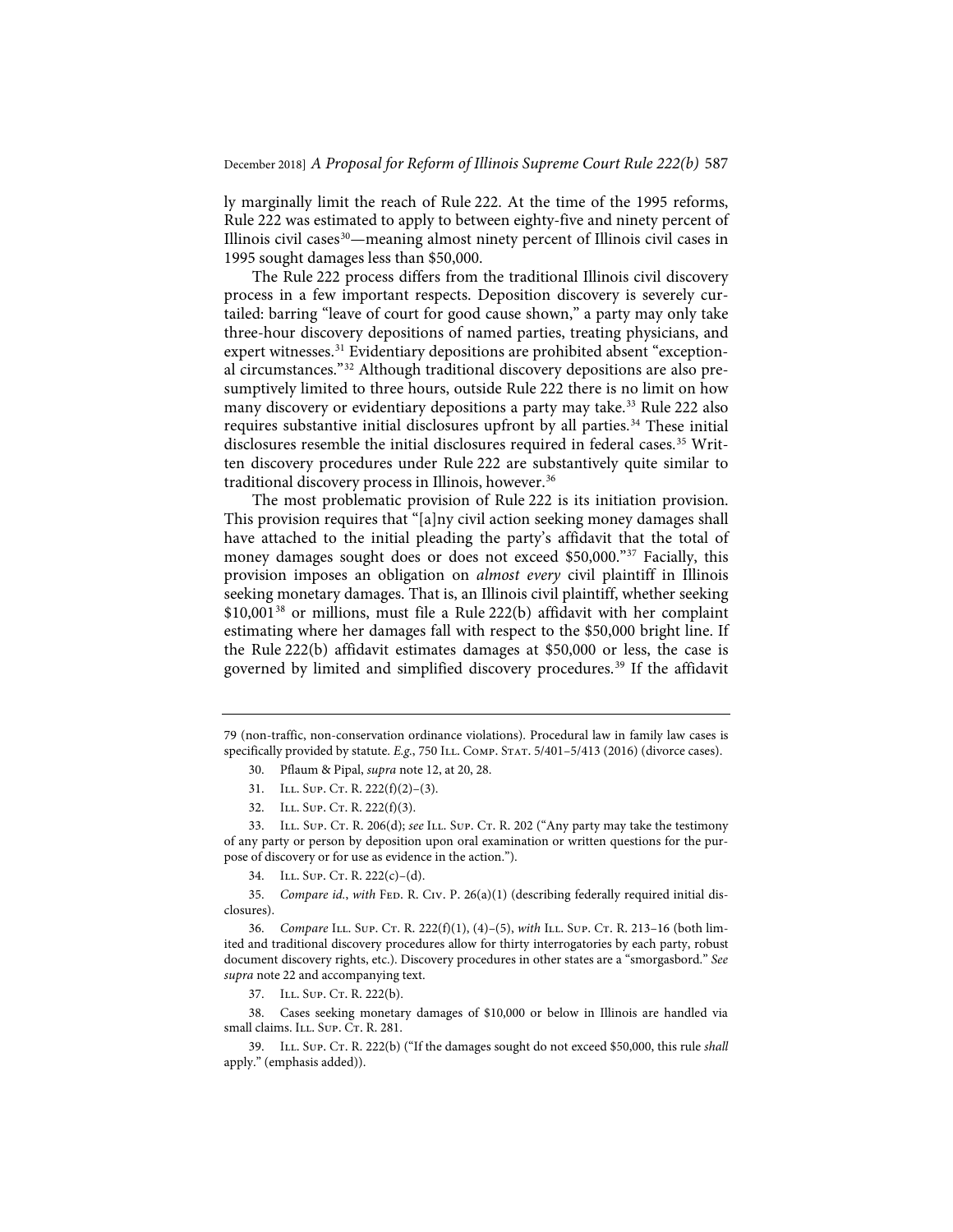estimates damages greater than \$50,000, the case falls under ordinary Illinois discovery procedures.<sup>40</sup>

This bright line matters because Rule 222(b) has teeth. If a plaintiff's affidavit states she is seeking \$50,000 or less, and she is awarded over \$50,000, that award "shall be reduced posttrial to an amount not in excess of \$50,000."41 If a plaintiff later discovers the initial affidavit was incorrect, she may amend or supersede it, but only for "good cause" and "only if it is clear that no party will suffer *any prejudice* as a result."<sup>42</sup> The plaintiff may amend this affidavit at any point in the proceedings before trial.<sup>43</sup>

But Rule 222(b) is silent on an important question: What happens when a plaintiff's case proceeds to trial *without* a Rule 222(b) affidavit having ever been filed?

#### B*. The* Grady*/*Dovalina *Split*

The Illinois Appellate Court has split on this question. In one instance, it capped the plaintiff's damages at \$50,000 posttrial.<sup>44</sup> In another, it effectively read out Rule 222(b)'s affidavit requirement altogether.<sup>45</sup>

The first published appellate decision to seriously grapple with a plaintiff's failure to file a Rule 222(b) affidavit was *Grady v. Marchini*, decided in the Fourth District.<sup>46</sup> Plaintiff Evelyn Grady was involved in a car accident and sought damages for lost earnings, pain and suffering, emotional distress, and temporary and permanent disability "in an amount exceeding \$15,000."<sup>47</sup> After filing, her case was administratively classified under the "Law Magistrate" case type and therefore given an "LM" docket number.<sup>48</sup> Ms. Grady never attached a Rule 222(b) affidavit to her complaint and never corrected that oversight.<sup>49</sup> Her case made full use of Illinois's traditional civil discovery process: for example, the defendant took evidence depositions<sup>50</sup> and used information from those depositions at trial.<sup>51</sup> Ms. Grady prevailed

<sup>40.</sup> *See id.*

<sup>41.</sup> *Id.*; *accord* Grady v. Marchini, 874 N.E.2d 179, 182–83 (Ill. App. Ct. 2007).

<sup>42.</sup> ILL. SUP. CT. R. 222(b) (emphasis added).

<sup>43.</sup> *Id.*

<sup>44.</sup> *See Grady*, 874 N.E.2d at 181–83.

<sup>45.</sup> *See* Dovalina v. Conley, 2013 IL App (1st) 103127, ¶ 1, 990 N.E.2d 305, 307.

<sup>46. 874</sup> N.E.2d 179.

<sup>47.</sup> *Id.* at 180.

<sup>48.</sup> *Id.* In Champaign County, cases seeking monetary damages less than \$50,000 are designated with the "LM" case type. *Id.* at 183.

<sup>49.</sup> *Id.* at 180–81.

<sup>50.</sup> *But see* ILL. SUP. Cr. R. 222(f)(3) (prohibiting evidence depositions without leave of court in Rule 222 cases).

<sup>51.</sup> *Grady*, 874 N.E.2d at 182–83.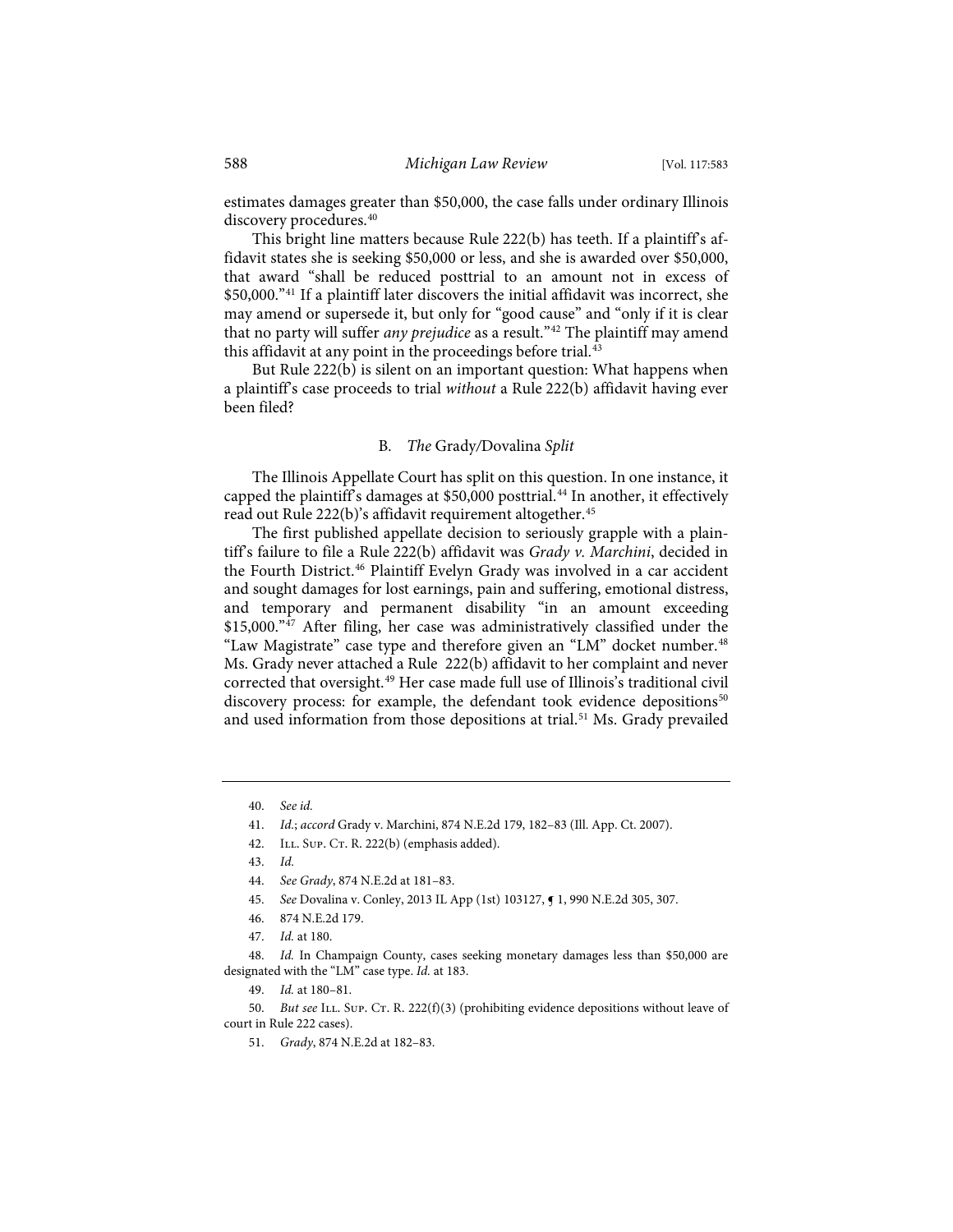at trial and was awarded \$97,700.<sup>52</sup> In response, the defendant filed a posttrial motion claiming that because the case was of the Law Magistrate case type and because Ms. Grady failed to file the required Rule 222(b) affidavit, damages should be reduced to \$50,000.<sup>53</sup> The trial court granted the reduction in damages, relying on Rule 222(b).<sup>54</sup>

On appeal, the *Grady* court held that "[t]he language of Rule 222(b) is clear"55 and construed Rule 222(b) to require reduction of damages to \$50,000.<sup>56</sup> The language of this holding is broad: "Plaintiff did not file an affidavit saying she was seeking in excess of \$50,000. We conclude she is precluded from recovering more than \$50,000. Rule 222(b) requires the judgment be reduced to \$50,000."57 The *Grady* court therefore equated failure to file a Rule 222(b) affidavit with filing an affidavit seeking less than \$50,000. Facially, *Grady* requires that damages should be capped at \$50,000 in *any* case in which the plaintiff fails to file a Rule 222(b) affidavit prior to trial.

But the court then noted in dicta that Ms. Grady's case was a "Law Magistrate" case, as signified by its "LM" docket number.<sup>58</sup> In Champaign County, the court noted, such cases ordinarily seek less than \$50,000 in damages.<sup>59</sup> In response, Ms. Grady argued that the clerk of the trial court—rather than Ms. Grady herself—was responsible for the designation of the case; Ms. Grady merely used the docket number she was assigned.<sup>60</sup> But the appellate court was not convinced.<sup>61</sup>

The second court to look at the failure-to-file issue under Rule 222(b) attempted to use the "LM" dicta to limit *Grady* to its facts. *Dovalina v. Conley*, decided in the First District, reasoned that *Grady*'s "LM" case type was a critical element of the court's holding that capped damages at \$50,000.<sup>62</sup> Because *Dovalina* was designated with the "Law" case type, the court separately interpreted Rule 222(b) and concluded that "a plaintiff's failure to attach the requisite affidavit does not mean that he is barred from recovering a judgment in excess of \$50,000."<sup>63</sup>

59. *Id.* Technically, cases seeking up to \$10,000 are designated with the "Small Claims" case type. ILL. Sup. CT. R. 281; Small Claims, Law, and Law Magistrate, CHAMPAIGN COUNTY Cir. Clerk, http://champaigncircuitclerk.org/forms-and-resources/civil/small-claims/ [https:// perma.cc/368L-AK3Q].

60. *Grady*, 874 N.E.2d at 183.

61. *Id.* ("We note the complaint was designated as an LM case and the 'LM' was typed. Thus, plaintiff gave the designation of LM to this case.").

62. 2013 IL App (1st) 103127, ¶ 24, 990 N.E.2d 305, 312.

63. *Dovalina*, 2013 IL App (1st) 103127, ¶¶ 25–27, 990 N.E.2d at 312.

<sup>52.</sup> *Id.* at 181.

<sup>53.</sup> *Id.*

<sup>54.</sup> *Id.*

<sup>55.</sup> *Id.* at 182.

<sup>56.</sup> *Id.* at 183.

<sup>57.</sup> *Id.*

<sup>58.</sup> *Id.*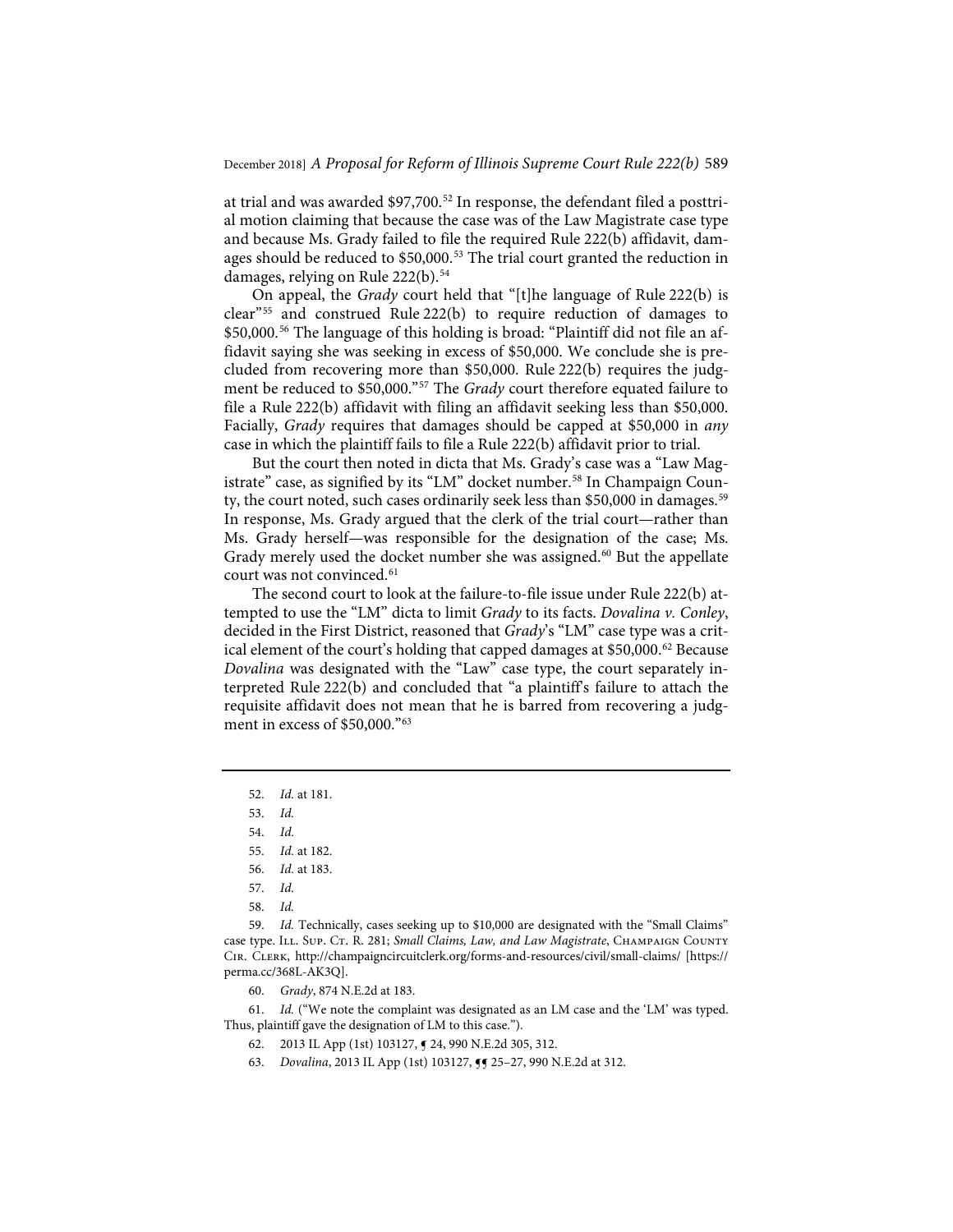#### 590 *Michigan Law Review* [Vol. 117:583

*Dovalina* arose in very different factual circumstances from *Grady*. Mr. Dovalina brought a personal injury complaint seeking "an amount in excess of \$50,000" from each of three defendants.<sup>64</sup> After almost eight months with no response from the defendants, the trial court awarded Mr. Dovalina a default judgment of just under \$130,000.<sup>65</sup> Almost three years later, after Mr. Dovalina began collection proceedings on his judgment, one of the defendants filed a petition to quash on the grounds that Mr. Dovalina had never attached a Rule 222(b) affidavit to his complaint.<sup>66</sup> Relying on *Grady*'s interpretation of Rule 222(b), the trial court capped the judgment at \$50,000.<sup>67</sup>

On appeal, the First District reversed.68 Limiting *Grady* to its facts, the court held that "what matters in a determination of whether Rule 222 applies to an action is the amount of damages a plaintiff is seeking, whether this is shown by a Rule 222 affidavit *or by a complaint*, in order to protect the defendant from surprise."69 This policy-based interpretation of Rule 222(b) contrasts markedly with *Grady*'s formalism.70 The *Dovalina* court went on to reason that, because "[p]laintiff's complaint notified defendant that he was seeking 'in excess of \$50,000' in damages," and since "plaintiff filed his case in the law division . . . which only hears civil actions seeking in excess of \$100,000 in monetary damages," the defendant "had ample notice that plaintiff was seeking more than \$50,000 in damages."71 Given the *Dovalina* court's liberal construction of Rule  $222(b)^{72}$  and the purported lack of prejudice to the defendant,<sup>73</sup> the court concluded Rule 222(b) did not cap damages in this case.

The *Dovalina* interpretation allows a statement in the complaint to satisfy Rule 222(b), effectively reading out the affidavit requirement. This interpretation sharply contrasts with the strict construction and firm cap in *Grady*. <sup>74</sup> The Illinois Supreme Court has not yet stepped in to resolve the issue, and thus, both *Grady* and *Dovalina* remain good law in Illinois.

- 66. *See id.* ¶ 5 & n.1, 990 N.E.2d at 307 & n.1.
- 67. *Id.* ¶ 20, 990 N.E.2d at 310–11.
- 68. *Id.* ¶ 34, 990 N.E.2d at 314.
- 69. *Id.* ¶ 27, 990 N.E.2d at 312 (emphasis added).
- 70. *See supra* notes 49–51 and accompanying text.
- 71. *Dovalina*, 2013 IL App (1st) 103127, ¶ 28, 990 N.E.2d at 313.
- 72. *See id.* ¶ 26, 990 N.E.2d at 312 ("[S]upreme court rules are to be construed liberally and not literally.").
	- 73. *Id.* **1** 26 27, 990 N.E.2d at 312 13.
	- 74. Grady v. Marchini, 874 N.E.2d 179, 183 (Ill. App. Ct. 2007).

<sup>64.</sup> *Id.* ¶ 3, 990 N.E.2d at 307.

<sup>65.</sup> *Id.*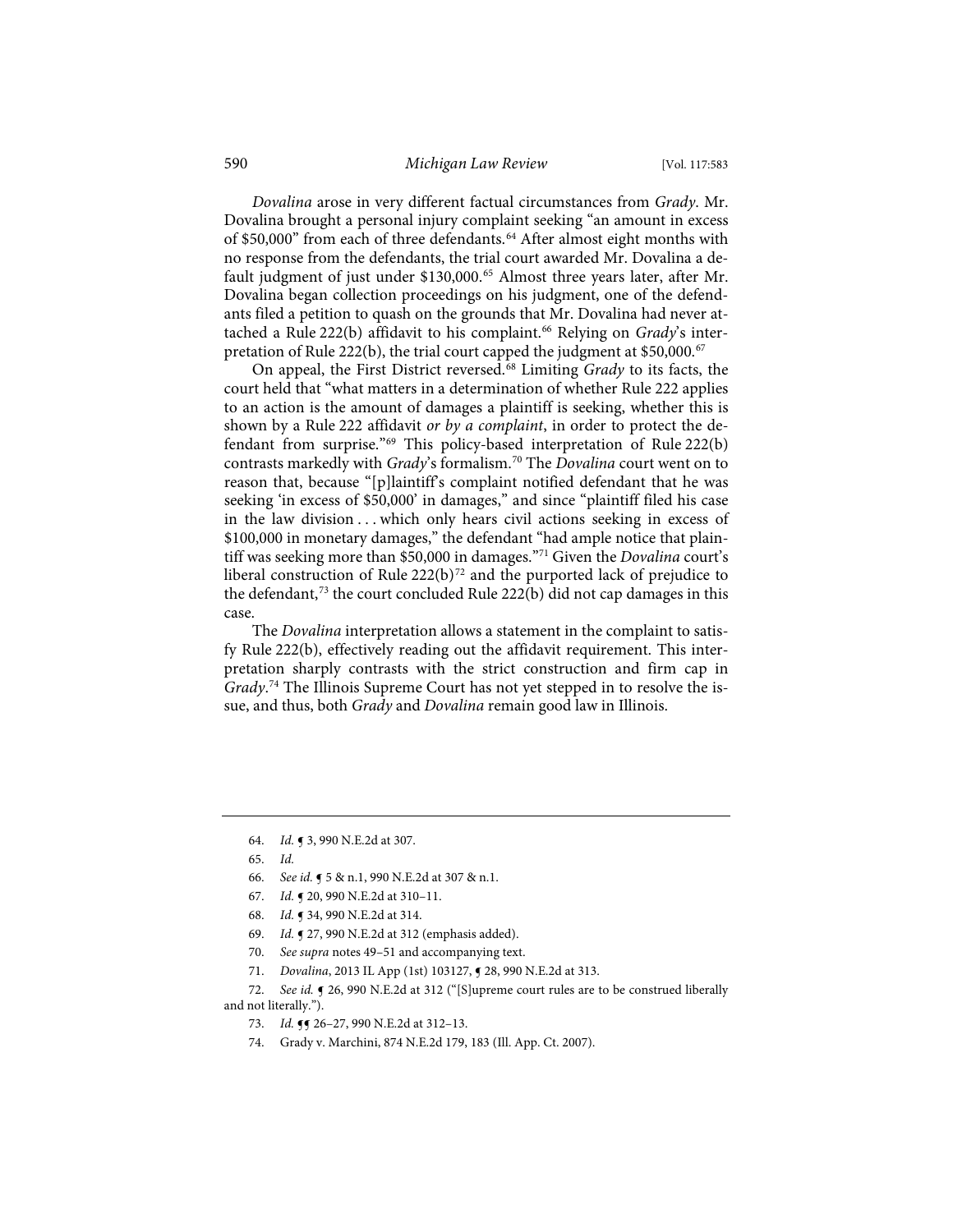#### II. Rule 222(b) Creates Perverse Incentives and Procedural Traps

This Part examines Rule 222(b) and the *Grady*/*Dovalina* split in more detail and concludes that the current limited discovery framework creates uncertainty, perverse incentives, and procedural traps that disadvantage both plaintiffs and defendants in unique ways. Section II.A briefly discusses the uncertainty an appellate split creates in Illinois. Section II.B explores how the Rule, especially under the *Grady* interpretation, creates traps and uncertainty for unwary plaintiffs. Section II.C considers how the Rule, especially under the *Dovalina* interpretation, fails to protect defendants' rights and creates uncertainty for them as well—something simplified discovery procedures and a damages cap should prevent.

#### A. *Appellate Splits Are Especially Problematic in Illinois*

Appellate splits are particularly troublesome in Illinois. Although the state is divided into regional districts, Illinois has only one intermediate appellate court.75 Any decision of an appellate panel therefore binds any circuit (trial) court, regardless of geographic location.76 In tension with this uniformity-seeking structure is another principle of Illinois appellate procedural case law: in the event of a split between a circuit's "home" appellate district and an appellate district elsewhere in the state, the circuit court is bound to the decisions of the appellate district in which it sits.<sup>77</sup> Therefore, with respect to the split concerning a failure to file a Rule 222(b) affidavit, *Grady* binds the Fourth District, sitting in the state capital of Springfield, while *Dovalina* binds the Chicago-based First District.78

This means that what is constitutionally considered the same court, designed to uniformly apply the law across the state, applies different law in similar cases based on nothing more than geography.<sup>79</sup> Meanwhile, trial courts in the Second, Third, and Fifth appellate districts face uncertainty if and when the *Grady/Dovalina* dilemma arises there.<sup>80</sup>

<sup>75.</sup> Aleckson v. Village of Round Lake Park, 679 N.E.2d 1224, 1229–30 (Ill. 1997) (Harrison, J., specially concurring) (citing People v. Granados, 666 N.E.2d 1191, 1179 (Ill. 1996)); *see also* Ill. Const. art. VI, § 1 ("The judicial power is vested in a Supreme Court, *an* Appellate Court and Circuit Courts." (emphasis added)).

<sup>76.</sup> *Aleckson*, 679 N.E.2d at 1229–30 (Harrison, J., specially concurring).

<sup>77.</sup> *Id.* at 1229 (majority opinion) (citing State Farm Fire & Cas. Co. v. Yapejian, 605 N.E.2d 539, 542 (Ill. 1992)).

<sup>78.</sup> ILL. SUP. CT. R. 22(a)(1).

<sup>79.</sup> *See Aleckson*, 679 N.E.2d at 1229–30 (Harrison, J., specially concurring) ("Illinois has but one appellate court.").

<sup>80.</sup> The Second, Third, and Fifth districts have not taken a position on the failure to file a Rule 222(b) affidavit as of this Note's publication. *See, e.g.*, Timothy Whelan Law Assocs. v. Kruppe, 947 N.E.2d 366, 382 (Ill. App. Ct. 2011) (declining to address the question in the Second District).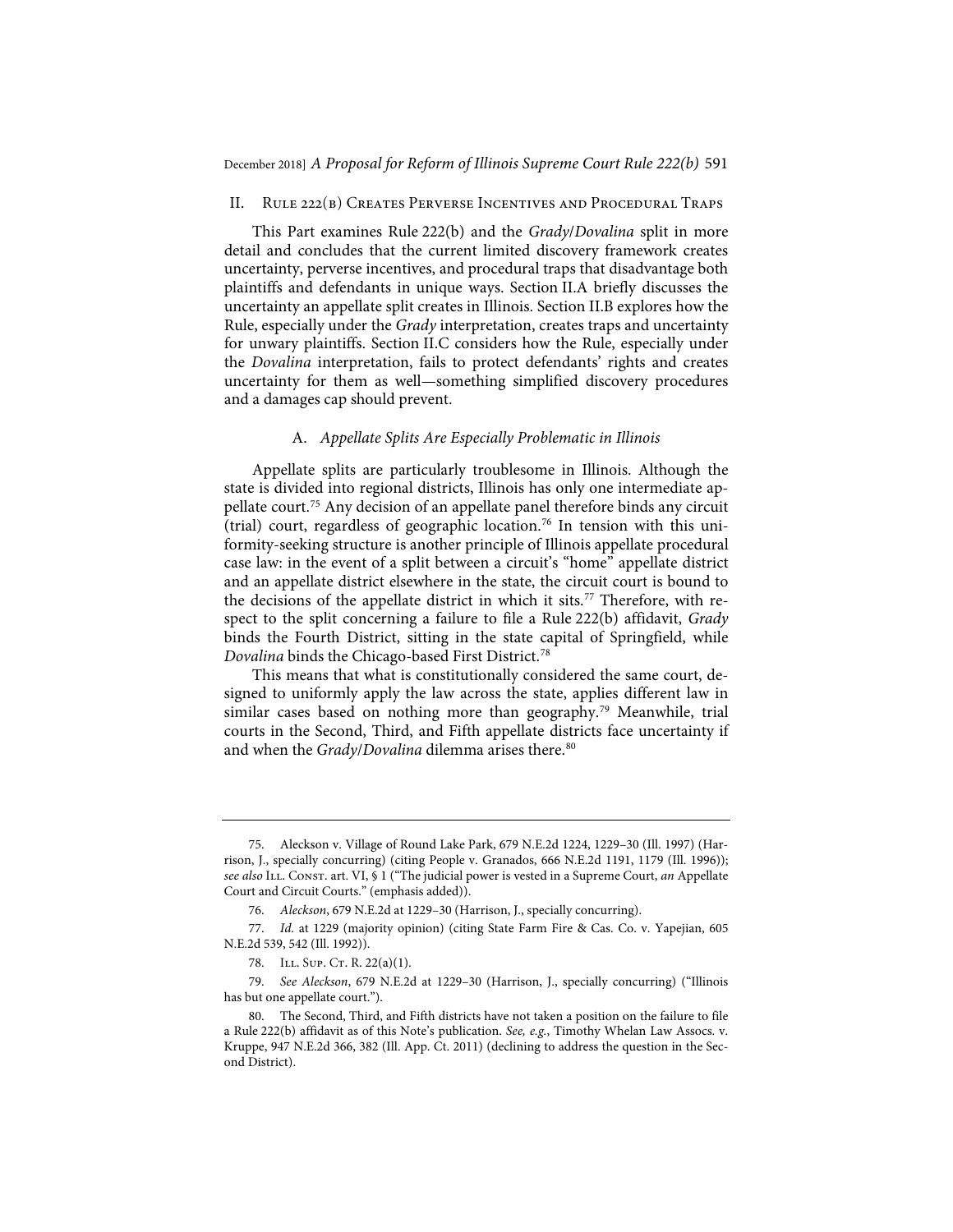#### 592 *Michigan Law Review* [Vol. 117:583

A further wrinkle: only the Illinois Supreme Court can overrule Illinois Appellate Court decisions.<sup>81</sup> An appellate district panel may not overrule *other* appellate districts and may not even overrule past decisions decided within the *same* district.<sup>82</sup> Until the Illinois Supreme Court steps in, both *Grady* and *Dovalina* remain good law. As a result, Illinois trial courts will apply the same rule differently, resulting in different outcomes for similarly situated parties in different regions of the state. This creates unnecessary uncertainty and complication for both plaintiffs and defendants who litigate in different regions of the state—the opposite of what a "limited and simplified" procedure should accomplish.

#### B. *Plaintiffs Are Disadvantaged by Rule 222(b)*

The current scheme created by Rule 222(b) is a trap primed to snare an unwary plaintiff. Plaintiffs face three principal problems in the current scheme: (1) the obligation to file an affidavit is hidden; (2) plaintiffs must estimate damages very early on in the litigation; and (3) once a plaintiff commits to seeking damages above or below \$50,000, she is often stuck there.

First, Rule 222 applies broadly.83 In 1995, an estimated eighty-five to ninety percent of civil cases in Illinois sought less than \$50,000 in damages and thus should have used simplified discovery procedures.<sup>84</sup> Yet, Rule  $222(b)$ 's affidavit requirement applies to nearly all civil cases<sup>85</sup> and imposes this obligation from an entirely unexpected place. The title of Rule 222 is "Limited and Simplified Discovery in *Certain* Cases."86 Facially—and deceptively—this title implies that the rule's provisions apply only to a limited set of cases. Perhaps this is why some attorneys fail to file the required affidavit. If the parties in *Grady* and *Dovalina* were ensnared by the Rule 222(b) trap despite being represented by counsel,<sup>87</sup> what hope does a pro se plaintiff have in the same situation? Additionally, as *Grady* remains good law outside

- 84. *See* Pflaum & Pipal, *supra* note 12, at 28.
- 85. ILL. SUP. CT. R. 222(a)–(b).
- 86. ILL. SUP. CT. R. 222 (emphasis added).

<sup>81.</sup> Gillen v. State Farm Mut. Auto. Ins. Co., 830 N.E.2d 575, 581 n.2 (Ill. 2005) ("A decision of our appellate court may only be reversed or overruled by this court.").

Id. (refusing to permit the First District to "abrogate" one of its prior cases). Illinois has no analogue to the en banc procedure in the federal courts of appeals. *See* FED. R. App. P. 35.

<sup>83.</sup> ILL. Sup. Cr. R. 222(a) ("This rule applies to all cases subject to mandatory arbitration, civil actions seeking money damages not in excess of \$50,000 exclusive of interest and costs, and to cases for the collection of taxes not in excess of \$50,000. This rule does not apply to small claims, ordinance violations, actions brought pursuant to 750 ILCS (FAMILIES), and actions seeking equitable relief.").

<sup>87.</sup> *See* Grady v. Marchini, 874 N.E.2d 179, 181–82 (Ill. App. Ct. 2007); Dovalina v. Conley, No. 06 L 66019, 2010 WL 9504209, at \*1 (Ill. Cir. Ct. Sept. 21, 2010), *rev'd*, 2013 IL App (1st) 103127, 990 N.E.2d 305.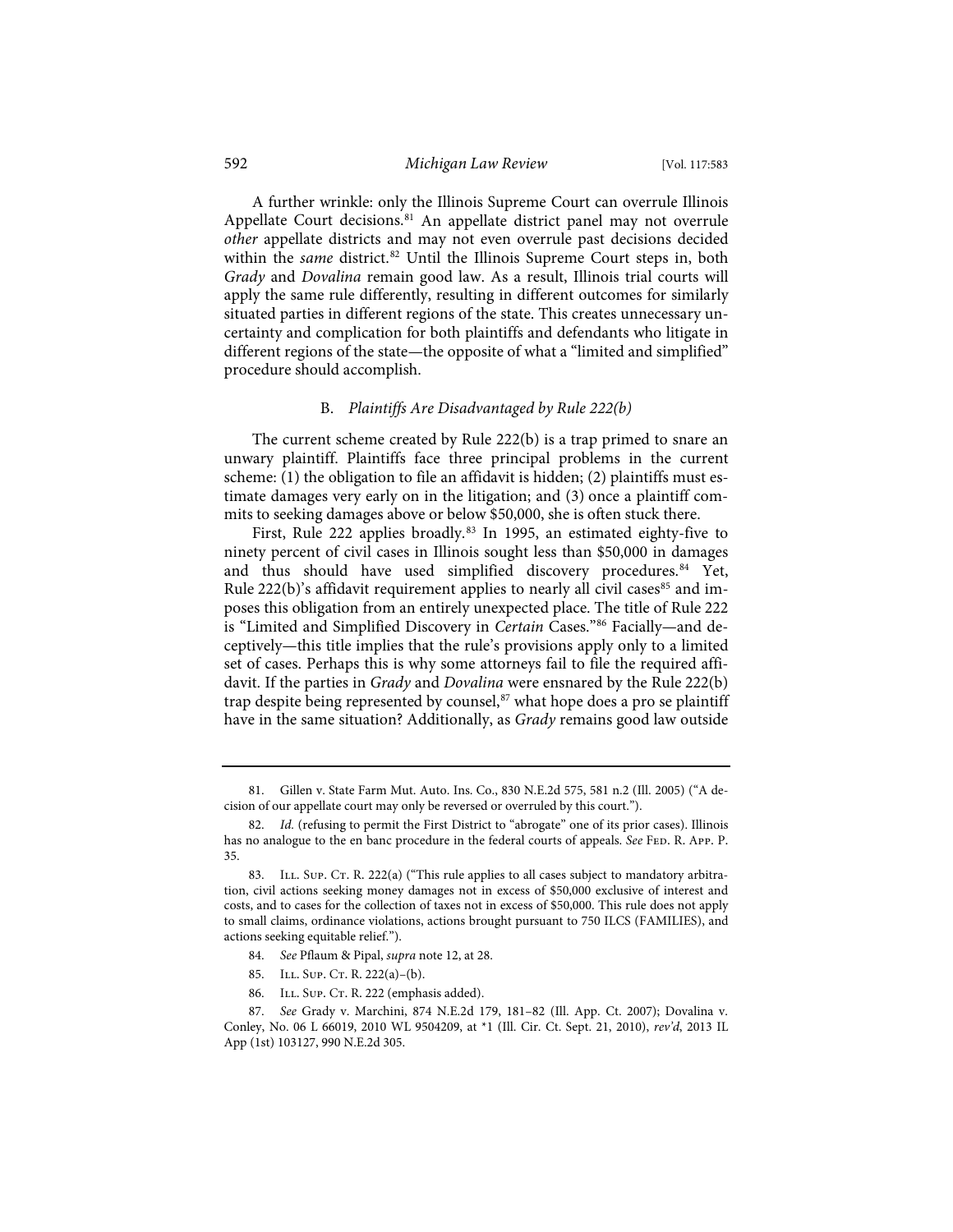of the First District, plaintiffs who miss the affidavit requirement of Rule 222(b) in good faith may find their damages capped, no matter how large their intended recovery or the merits of their case.<sup>88</sup>

Second, the early damages-estimation provision of Rule 222(b) may disadvantage even those plaintiffs who attempt to comply with it. The Rule directs a plaintiff to attach her affidavit to her "initial pleading."89 That is, a plaintiff is forced to estimate—at the very beginning of her action and under oath—whether her damages are greater or less than \$50,000. This estimate will stay with her until trial, barring a showing of good cause and no prejudice.<sup>90</sup> By requiring the estimate with the complaint, Rule 222(b)'s obligations necessarily attach well before discovery and, therefore, often well before a plaintiff has all the facts necessary to estimate damages.

Imposing a damages-estimation obligation at the pleadings stage poses problems for at least two classes of plaintiffs: (1) those whose damages are uncertain when their complaint is filed and (2) those whose damages are near the critical amount of \$50,000. Pro se plaintiffs in each of these classes would likely face even greater difficulty. For example, a pro se plaintiff with little legal experience might have great difficulty estimating and quantifying damages. Perhaps underestimating the magnitude of a possible award, that pro se plaintiff might unwisely choose simplified procedures, capping recovery at \$50,000.<sup>91</sup> The Rule 222(b) affidavit requirement is also difficult for plaintiffs whose claims are difficult to estimate or objectively quantify: for example, plaintiffs seeking pain and suffering, emotional distress, or punitive damages.<sup>92</sup>

For the second class of plaintiffs identified above—those whose damages may fall near the \$50,000 bright line—the trap poses the greatest danger to the attorney. For example, a plaintiff's attorney who believes her client's damages might be below \$50,000 but hopes for a larger award faces a dilemma: she could choose to submit a false affidavit and risk her client's money on costly, lengthy traditional discovery procedures or take the faster, simpler, and less expensive path of Rule 222 with the \$50,000 damage cap.<sup>93</sup> The former choice risks sanctions and disciplinary action;<sup>94</sup> the latter opens

94. ILL. Sup. Cr. R. 222(i); *see also* ILL. Sup. Cr. R. 137 (Illinois equivalent of FED. R. Civ. P. 11).

<sup>88. 874</sup> N.E.2d at 183.

<sup>89.</sup> ILL. SUP. CT. R. 222(b).

<sup>90.</sup> *Id.*

<sup>91.</sup> *See id.*

<sup>92.</sup> *See* Alice M. Noble-Allgire, *Revised Supreme Court Rule 222 Will Benefit Federal*  Courts, 84 ILL. B.J. 317, 324 (1996) ("Rule 222 certainly imposes a new burden upon plaintiffs—particularly in cases where the damages are not readily quantifiable, such as in complaints seeking punitive damages or recovery for pain and suffering.").

<sup>93.</sup> *See* Pflaum & Pipal, *supra* note 12, at 29.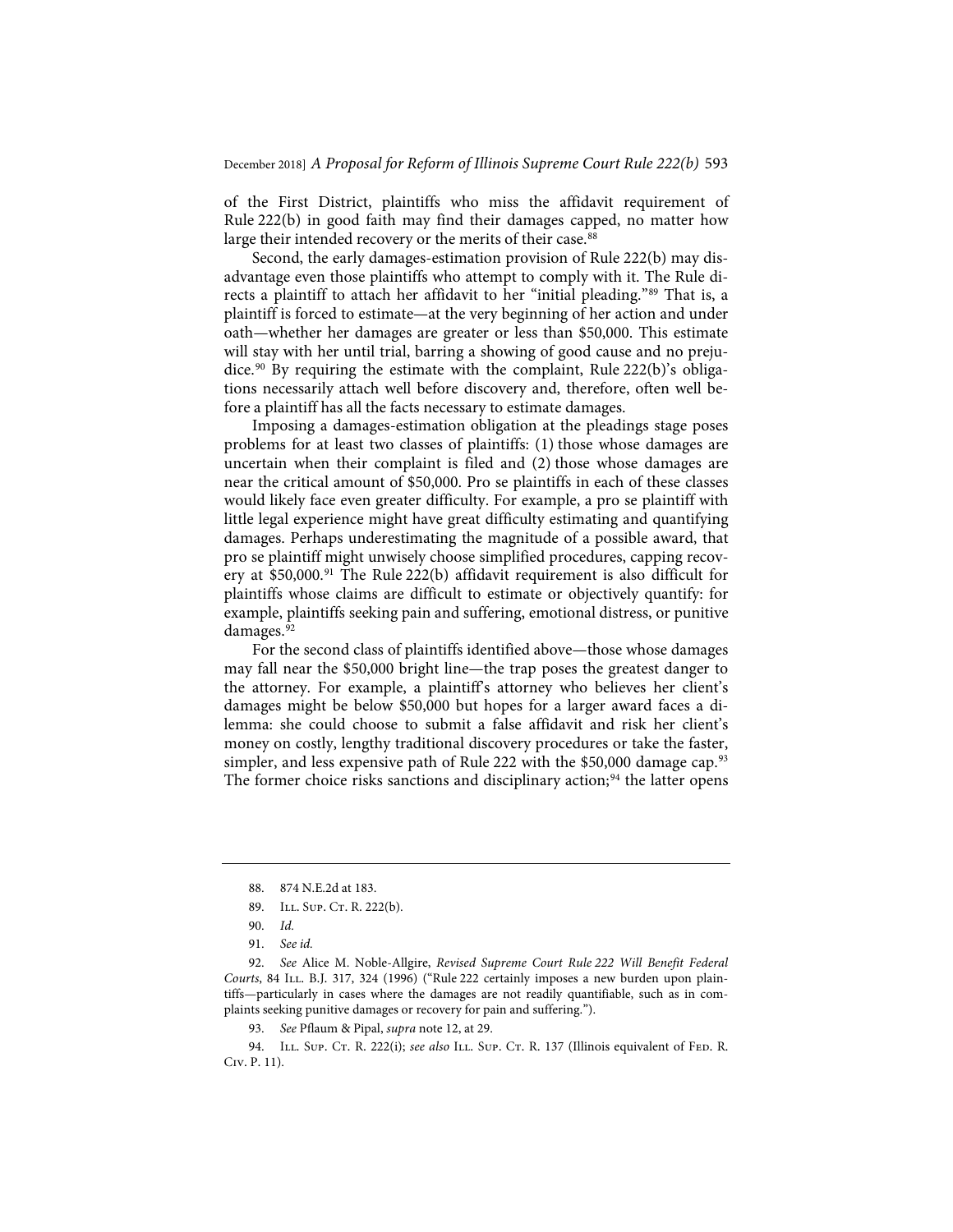up plaintiff's counsel to a malpractice suit if the factfinder awards more than \$50,000.95

*Dovalina* opens the door to a third—and, from some perspectives, perverse—outcome for this class of cases. A plaintiff's attorney might *intentionally* fail to file the Rule 222(b) affidavit. Bypassing Rule 222's initial disclosure provisions,<sup>96</sup> this attorney could then fight to pile up damage allegations during discovery in the hopes that a judge's ex post examination of the complaint would permit a recovery in excess of \$50,000.97 *Dovalina*'s liberal construction of Rule 222(b) makes such a course of action all the more likely to succeed<sup>98</sup>—if the trial judge adheres to that interpretation. *Dovalina* therefore incentivizes some plaintiffs' lawyers to intentionally fail to comply with Rule 222(b). This is all the more ironic given the *Dovalina* court's declaration that "Supreme court rules 'have the force of law, and the presumption must be that they will be obeyed and enforced as written.' "99

Third, Rule 222(b) provides very limited flexibility for plaintiffs to switch between discovery schemes after the affidavit is filed, discovery begins, and the facts begin to clarify. While the Rule does permit modification of the initial affidavit attached to the complaint, the plaintiff is first required to seek leave of court.<sup>100</sup> Leave is only granted if "good cause [is] shown, and only if it is clear that no party will suffer *any prejudice* as a result."101 This provision may limit one method by which plaintiffs might use Rule 222 to gain a tactical advantage: for example, asserting damages less than \$50,000 to avoid removal to federal court, only to switch to full discovery procedures after the thirty-day removal window closes.<sup>102</sup> A "good cause" limitation falls harder on plaintiffs who legitimately discover higher damages in postcomplaint discovery. And, in reverse, a "good cause" limitation disadvantages plaintiffs who initially opt for full discovery but who might later be willing to trade recovery in excess of \$50,000 for the lessened time and cost of limited discovery proceedings.

<sup>95.</sup> Noble-Allgire, *supra* note 92, at 324.

<sup>96.</sup> ILL. SUP. CT. R.  $222(c)-(d)$ .

<sup>97.</sup> See Dovalina v. Conley, 2013 IL App (1st) 103127, 55 26-29, 990 N.E.2d 305, 312-13.

<sup>98.</sup> *See id.*

<sup>99.</sup> *Id.* ¶ 26, 990 N.E.2d at 312 (quoting Robidoux v. Oliphant, 775 N.E.2d 987, 992 (Ill. 2002)).

<sup>100.</sup> ILL. SUP. CT. R. 222(b).

<sup>101.</sup> *Id.* (emphasis added). As of publication, there does not appear to be any case law specifically interpreting the "any prejudice" language in Rule 222(b). Read literally, the language could prevent a plaintiff from *ever* transitioning to full discovery. Opting out removes the \$50,000 damages cap, exposing a defendant to greater liability. It is difficult to see how increased liability would *not* be prejudicial.

<sup>102.</sup> *See* 28 U.S.C. § 1446(b)(1) (2012); Noble-Allgire, *supra* note 92, at 324.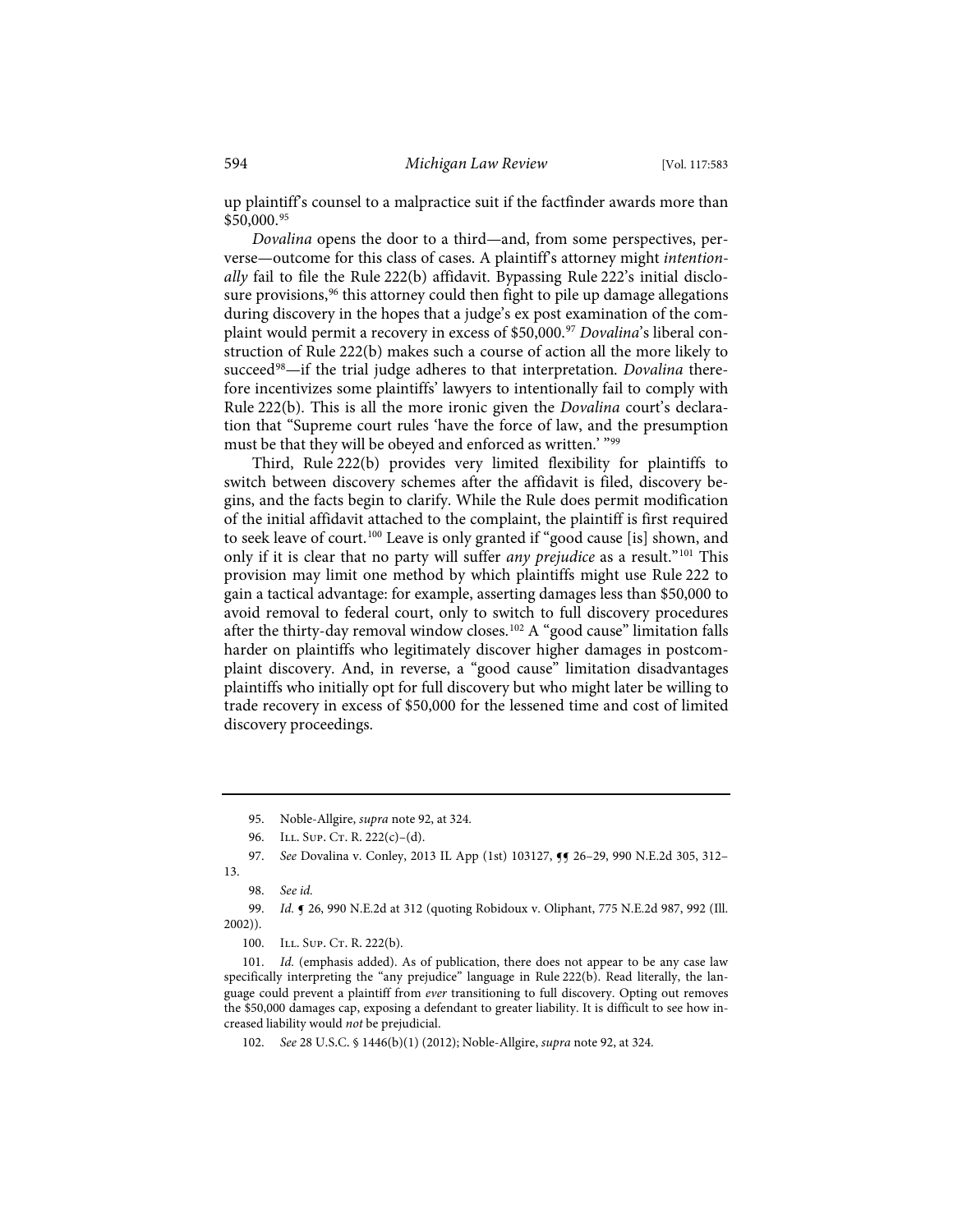In short, while Rule 222 offers plaintiffs lower costs by virtue of limited and speedier discovery, the hidden and wide-ranging disadvantages of the Rule may outweigh those benefits.

#### C. *Defendants Are Disadvantaged by Rule 222(b)*

Ostensibly, Rule 222 should be a boon for some defendants. One would expect a simplified and fast-paced discovery process to speed up information exchange and facilitate settlements or trials, saving litigation costs for repeat players. Indeed, implicit in the Rule is the recognition that it will often apply to the types of claims in which repeat defendants are routinely involved such as personal injury claims.<sup>103</sup> For defendants who routinely handle claims falling below the \$50,000 bright line,<sup>104</sup> Rule 222(b)'s damages cap should limit financial uncertainty. But Rule 222(b) fails to promote either clarity or certainty for civil defendants.

The damages cap does not promote candor. Instead, it incentivizes plaintiffs with all but the smallest of potential recoveries to never claim less than  $$50,000$  in their Rule 222(b) affidavit.<sup>105</sup> Even worse, it incentivizes some plaintiffs to file no affidavit at all.<sup>106</sup> Consequently, the confusion and uncertainty meant to be clarified by a Rule 222(b) affidavit remain in many cases. A defendant in such cases will lack information about how much a plaintiff's injuries are worth until discovery is underway. The defendant will have to make judgments about litigation and settlement strategy with incomplete information or at a later date. The result: litigation-related uncertainty lasts *longer*.

Even worse, outside the First District, *Grady*<sup>107</sup> baits a trap for defendants. As discussed above, plaintiffs seeking damages much greater than \$50,000 might never check Rule 222 and accordingly would never find its affidavit requirement—a requirement that applies to all actions seeking monetary damages.108 Knowing this, defendants might be tempted to lie in wait for plaintiffs until trial and then argue that because the plaintiffs never filed a Rule 222(b) affidavit damages are capped at \$50,000—springing a *Grady* trap.109 Should the court choose to follow *Dovalina*, however, the trap intended for the plaintiff may instead ensnare the defendant who laid it. $110$ 

- 106. *See supra* notes 96–99 and accompanying text.
- 107. Grady v. Marchini, 874 N.E.2d 179 (Ill. App. Ct. 2007).
- 108. *See supra* notes 83–88 and accompanying text.
- 109. *See* Diaz v. Archer Daniels Midland Co., No. No. 4–10–0028, 2011 WL 10481524, at

\*2, \*12–15 (Ill. App. Ct. June 28, 2011) (describing an unsuccessful attempt by a sophisticated

<sup>103.</sup> Cf. ILL. Sup. Cr. R. 222(f)(2)-(3) (permitting only discovery depositions of parties, treating physicians, and experts and prohibiting evidence depositions unless "exceptional circumstances exist"). In Illinois, discovery depositions have limited evidentiary value; evidence depositions, in contrast, may be used to perpetuate testimony for trial. *See* Ill. Sup. Ct. R.  $212(a)–(b)$ .

<sup>104.</sup> ILL. SUP. CT. R. 222(b).

<sup>105.</sup> *See supra* notes 93–95 and accompanying text.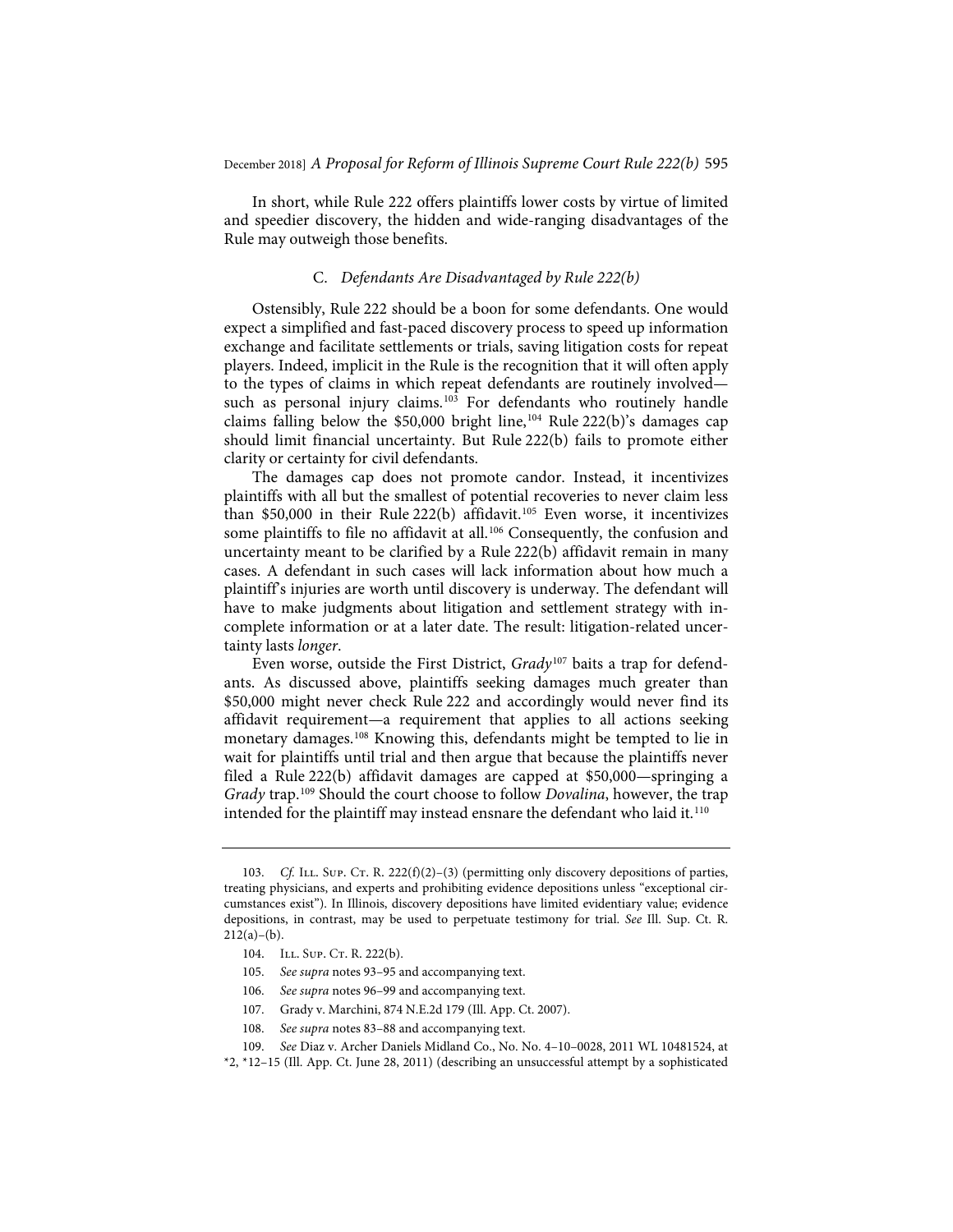Because of the warped incentives Rule 222(b) creates, a defendant should be very suspicious of a plaintiff who asserts damages of less than \$50,000, particularly if the injury complained of could reasonably lead to greater recovery. Under Rule 222(b), a plaintiff has exclusive choice of the discovery scheme.<sup>111</sup> The plaintiff should be expected to choose the scheme best for her. While a plaintiff might legitimately prefer a simplified and quick discovery process, at least two additional procedural games are possible when a plaintiff asserts damages lower than \$50,000.

The first is played by a plaintiff with something to conceal. While written discovery procedures under Rule 222 are quite similar to traditional Illinois procedures, deposition rights are much more limited.112 A plaintiff who fears extensive deposition discovery might therefore be more likely to opt for Rule 222 discovery procedures over the traditional process. While this course of action would likely lock the plaintiff into \$50,000 maximum damages, $113$  the plaintiff could always spin the wheel and try to show good cause to get her Rule 222(b) affidavit amended just prior to trial.<sup>114</sup> Even if the court refuses to find good cause, the plaintiff with something to hide will still have used the simplified discovery process to extract \$50,000 from her defendant while avoiding extensive (and potentially claim-defeating) disclosures. This course of action might, however, risk sanctions.<sup>115</sup>

The second game that plaintiffs can play with a sub-\$50,000 Rule 222(b) affidavit is a game to avoid removal to federal court. Rule 222(b)'s \$50,000 bright line rule used to be more strongly justified when the threshold for diversity removal to federal court was also \$50,000.<sup>116</sup> This is because, in addition to acting as a bright line for simplified discovery, the \$50,000 threshold served as a signal to federal courts by facilitating the diversity removal pro-

defendant to use *Grady* to cap the plaintiff's damages after admitting liability). While *Diaz* was also decided in the Fourth District, it is unpublished. Unpublished cases have no precedential value in Illinois and may only be cited for purposes of preclusion. ILL. Sup. CT. R. 23(e).

<sup>110.</sup> *See* Dovalina v. Conley, 2013 IL App (1st) 103127, ¶ 29, 990 N.E.2d 305, 313 (denying defendants' request to cap plaintiff's damages).

<sup>111.</sup> See ILL. Sup. Cr. R. 222(b) ("If the damages sought do not exceed \$50,000, [Rule 222] *shall* apply." (emphasis added)).

<sup>112.</sup> *See supra* notes 32–37 and accompanying text.

<sup>113.</sup> Defendants would almost certainly be prejudiced by an eve-of-trial affidavit switch in a case such as this, likely precluding this game. ILL. Sup. Cr. R. 222(b) (permitting amendment of the damages affidavit "only if it is clear that no party will suffer any prejudice as a result of such amendment").

<sup>114.</sup> *Id.*

<sup>115.</sup> *See* ILL. Sup. Cr. R. 222(i) ("The court shall enter an appropriate order pursuant to Rule 219(c) against any party or his or her attorney, or both, as a result of any affidavit . . . which the court finds was (a) false; (b) filed in bad faith; or  $(c) \ldots$  without reasonable factual support."). Rule 219 governs Illinois discovery sanctions. ILL. Sup. CT. R. 219.

<sup>116.</sup> See Noble-Allgire, *supra* note 92, at 318.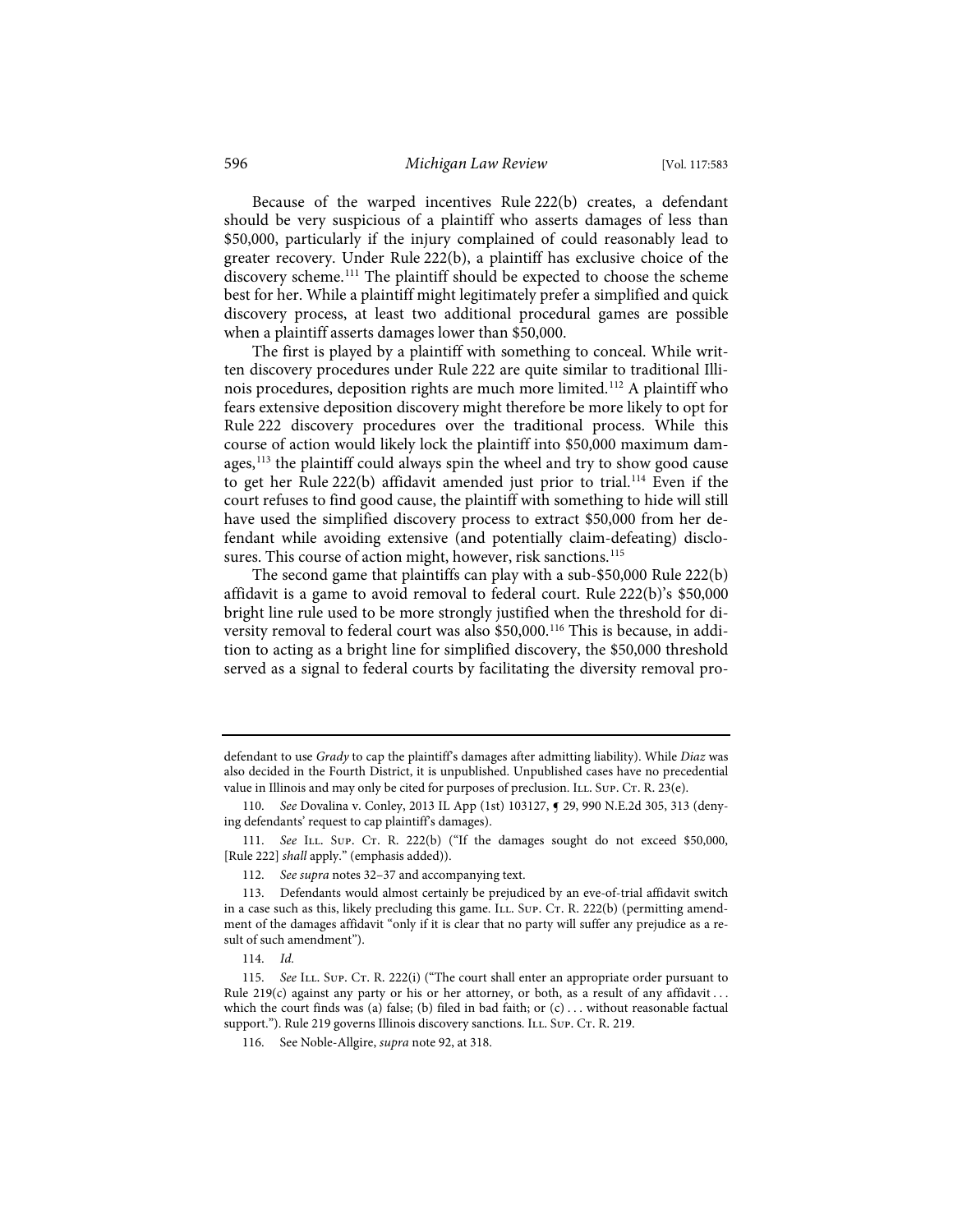cess.<sup>117</sup> With the federal threshold now at \$75,000,<sup>118</sup> Rule 222(b)'s \$50,000 bright line appears somewhat arbitrary.

This second game is simple: while the Rule 222(b) affidavit must be attached to the complaint, a plaintiff's initial discovery disclosures are not due until 120 days after the answer is filed.<sup>119</sup> Until that time, a defendant's only source of information about the value of a plaintiff's claim may be the complaint—containing only what self-serving information a plaintiff chooses to include. A defendant's notice of removal, in contrast, is due 30 days after receipt of *the complaint*. <sup>120</sup> While a plaintiff can always be coy about damages to avoid removal, this second game is particularly problematic for a defendant because federal courts view a Rule 222(b) affidavit as evidence of the plaintiff's damages.<sup>121</sup> The result can be somewhat amusing.<sup>122</sup> Additionally, while a defendant may propound interrogatories to in an attempt to value the plaintiff's claims, a plaintiff is under no obligation to answer before the removal deadline passes.123 Federal removal statutes do give a defendant some leeway to attempt to ascertain whether damages are above \$75,000.<sup>124</sup> But a hard stop kicks in after one year.<sup>125</sup> If a plaintiff can hold out that long and avoid a finding of bad faith, she may thwart removal.<sup>126</sup>

A rule that aims to simplify procedure and promote candor produces the opposite result on both counts. An appellate split intensifies the existing problem. Relying on the Illinois Supreme Court to fix the *Grady*/*Dovalina* split is not enough. Even if the split is reconciled, the underlying structure of Rule 222 creates traps and perverse incentives for both plaintiffs and defendants. A look around at other states reveals better alternatives for Illinois and similar states.

<sup>117.</sup> *See* Laurie Kratky Doré, *If You Build It, Will They Come? Designing Iowa's New Expedited Civil Action Rule and Related Civil Justice Reforms*, 63 Drake L. Rev. 401, 421 (2015) (noting the "cost savings" a \$75,000 bright line creates for federal courts).

<sup>118.</sup> *See* 28 U.S.C. §§ 1332(a), 1446(c)(2) (2012).

<sup>119.</sup> ILL. SUP. CT. R. 222(c).

<sup>120. 28</sup> U.S.C. § 1446(b)(1).

<sup>121.</sup> *See* Diamond v. Porsche Cars N. Am., Inc., 70 F. App'x 893, 895–96 (7th Cir. 2003) (citing *In re* Brand Name Prescription Drugs Antitrust Litig., 248 F.3d 668, 670–71 (7th Cir. 2001)) (finding plaintiff's Rule 222(b) affidavit that damages were below \$50,000 to be evidence against removal).

<sup>122.</sup> See Noble-Allgire, *supra* note 92, at 318 ("[A]t oral argument we had the privilege of witnessing a comic scene: plaintiff's personal injury lawyer protests up and down that his client's injuries are as minor and insignificant as can be, while attorneys for the manufacturer paint a sob story about how plaintiff's life has been wrecked." (quoting Shaw v. Dow Brands, Inc., 994 F.2d 364, 366 (7th Cir. 1993))).

<sup>123.</sup> *Id.*

<sup>124.</sup> *See* § 1446(b)(3) (permitting removal thirty days after "it may first be ascertained that the case is one which is or has become removable").

<sup>125. § 1446(</sup>c) (prohibiting removal one year after "commencement of the action").

<sup>126.</sup> *Id.*; Noble-Allgire, *supra* note 92, at 318, 324.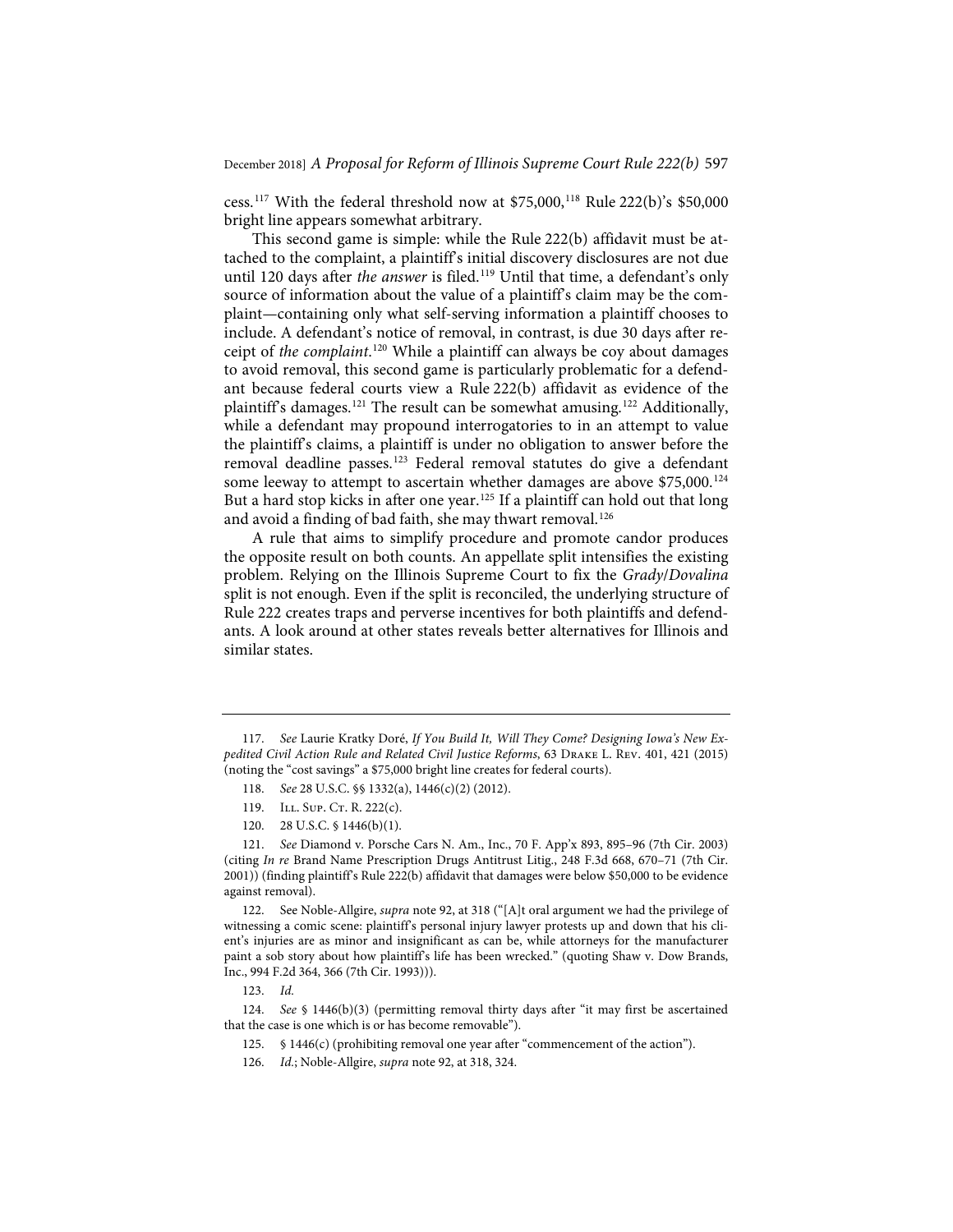#### III. A Potential Solution to the Rule 222(b) Problem

The Illinois simplified discovery scheme needs specific legislative or administrative reform. Resolving the *Grady*/*Dovalina* dilemma will not solve the problem. If *Grady* is right, it is bad policy. Under *Grady*, a hidden procedural rule can cap damages with no regard to the merits or amount at stake in a particular case.127 If *Dovalina* is right, the uncertainty and perverse incentives it creates make it equally undesirable.<sup>128</sup>

The initiation process for Illinois's simplified discovery scheme is an outlier, and possibly unique, when compared to other states. It relies entirely on the plaintiff taking the initiative and filing the Rule 222(b) affidavit in the first place. As the existence of cases such as *Grady* and *Dovalina* shows, there is no procedural or administrative check in the trial court to make sure the Rule 222(b) affidavit was actually filed. Instead, the only check is the defendant's initiative—often shown in a motion that may not be filed until trial<sup>129</sup> and then perhaps only with the intention of sandbagging the plaintiff.<sup>130</sup> Other states initiate their simplified (or "expedited") discovery processes differently. For example, some states make opt-in completely voluntary,<sup>131</sup> some leave initiation to the trial court's discretion,<sup>132</sup> and some make assignments via a mandatory cover sheet or otherwise based on definitive, facial aspects of the claim.133

This Part briefly examines the processes used by several other states to trigger their simplified discovery proceedings. Section III.A considers and rejects the voluntary processes of states such as Colorado, which do not do enough to incentivize participation in limited discovery schemes. Section III.B analyzes the greater control over the simplified discovery process provided by the mandatory assignment processes of states such as Minnesota

<sup>127.</sup> *But see* Dovalina v. Conley, 2013 IL App (1st) 103127, ¶ 29, 990 N.E.2d 305, 313 ("The purpose of a Rule 222 affidavit is to determine whether simplified discovery should apply in a particular case, not to limit a plaintiff's damages.").

<sup>128.</sup> *See supra* notes 96–99 and accompanying text.

<sup>129.</sup> ILL. SUP. CT. R. 222(b) ("Any such affidavit may be amended or superseded *prior to trial* pursuant to leave of court for good cause shown . . . ." (emphasis added)).

<sup>130.</sup> *See supra* notes 107–110 and accompanying text.

<sup>131.</sup> *See, e.g.*, CAL. R. CT. 3.1547(a)(1) (requiring both parties to file a "proposed consent order" for the process to begin).

<sup>132.</sup> *E.g.*, Or. UNIF. Tr. CT. R. 5.150(1). Oregon's process additionally requires that all parties agree to the "expedited" system before the trial judge decides whether to initiate the process. *Id.* While this looks a lot like the purely voluntary process, the judge has "sole discretion" whether or not to allow it, perhaps providing a check against gamesmanship. Or. Unif. TR. CT. R. 5.150(2).

<sup>133.</sup> *E.g.*, Colo. R. Civ. P. 16.1(b)(3) (requiring a cover sheet); Tex. R. Civ. P. 169(a)(1) (applying automatically to any suit seeking "\$100,000 or less"); *In re* Order Relating to the Civil Justice Reform Task Force, Nos. ADM10-8051, ADM09-8009, ADM04-8001, 2013 Minn. LEXIS 386, at \*6–8 (Minn. May 7, 2013). Note that Colorado permits any party to unilaterally opt out of the simplified process. Colo. R. Civ. P. 16.1(d).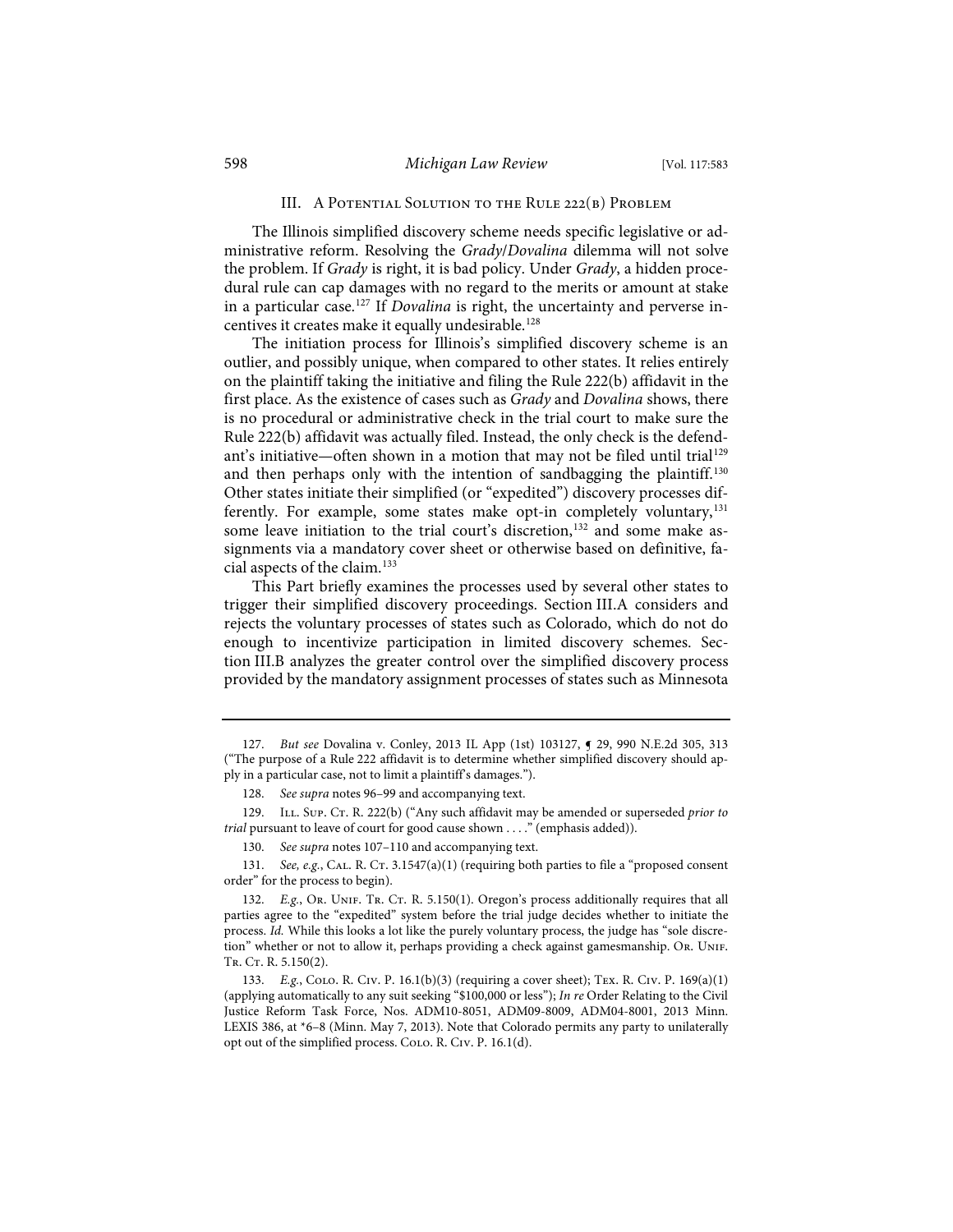and Texas. Section III.C suggests Illinois reform its simplified discovery procedure by (1) raising its bright-line initiation threshold to \$75,000; (2) handling initiation via a mandatory system with a plaintiff-driven estimate on a required initial cover sheet; and (3) adopting a good cause process similar to the Texas scheme for opt-outs or modification of the initial damages estimation. Section III.C synthesizes from this proposal similar principles that can be applied to similar state simplified discovery systems.

#### A*. Voluntary "Opt-Ins" Are Ineffective*

Voluntary initiation processes are too weak: if initiation is formally or functionally voluntary, parties will not use the simplified process often enough to achieve desired time and monetary savings. A voluntary initiation process for a simplified discovery scheme is a process that either requires the consent of all litigating parties to initiate or makes it so easy for any party to opt out that it is functionally voluntary. California takes the former approach;<sup>134</sup> Colorado takes the latter.<sup>135</sup>

A simplified discovery process has two principal advantages for litigants: the case moves more quickly, and it involves simpler procedures along the way. If both parties value greater speed and less process, one would expect them to readily agree to a purely voluntary simplified discovery scheme. All other things being equal, both parties should make this choice all the time after all, it means less in attorney fees. All other things are rarely equal, however, and as a result, both speed and process have strategic value. When there is any discrepancy in financial resources between parties, when one party otherwise has "more to lose" from continued litigation than another, or when any party might perceive that either of the above is the case, it is less likely that both parties would opt in to simplified discovery. These discrepancies likely exist (or at least are perceived to exist) in the vast majority of cases. In practice, therefore, parties should rarely agree to purely voluntary simplified discovery processes.<sup>136</sup>

As it turns out, this is exactly what happened in Colorado. A report on the efficacy of Colorado's simplified discovery rule (the "Gerety report") found that its procedures were followed in sixty-two percent of sampled cas-

<sup>134.</sup> *See* CAL. R. CT. 3.1547(a)(1) (requiring both parties to submit a "proposed consent order" to initiate the expedited process).

<sup>135.</sup> Colorado's simplified process requires any pleading seeking relief to attach a standardized form including a damages estimation. *See* Colo. R. Civ. P. 16.1(b)(3). If plaintiff seeks damages less than \$100,000, the court opts the parties in to simplified discovery proceedings. Colo. R. Civ. P. 16.1(b)(2). However, any party may voluntarily, and unilaterally, decide to opt out. Colo. R. Civ. P. 16.1(d).

<sup>136.</sup> Admittedly, these strategic concerns are less likely to be present in narrow classes of cases such as when both parties are pro se or when a claim has very little at stake in terms of monetary damages. In such cases, efficient resolution likely trumps legal stratagem and manipulation.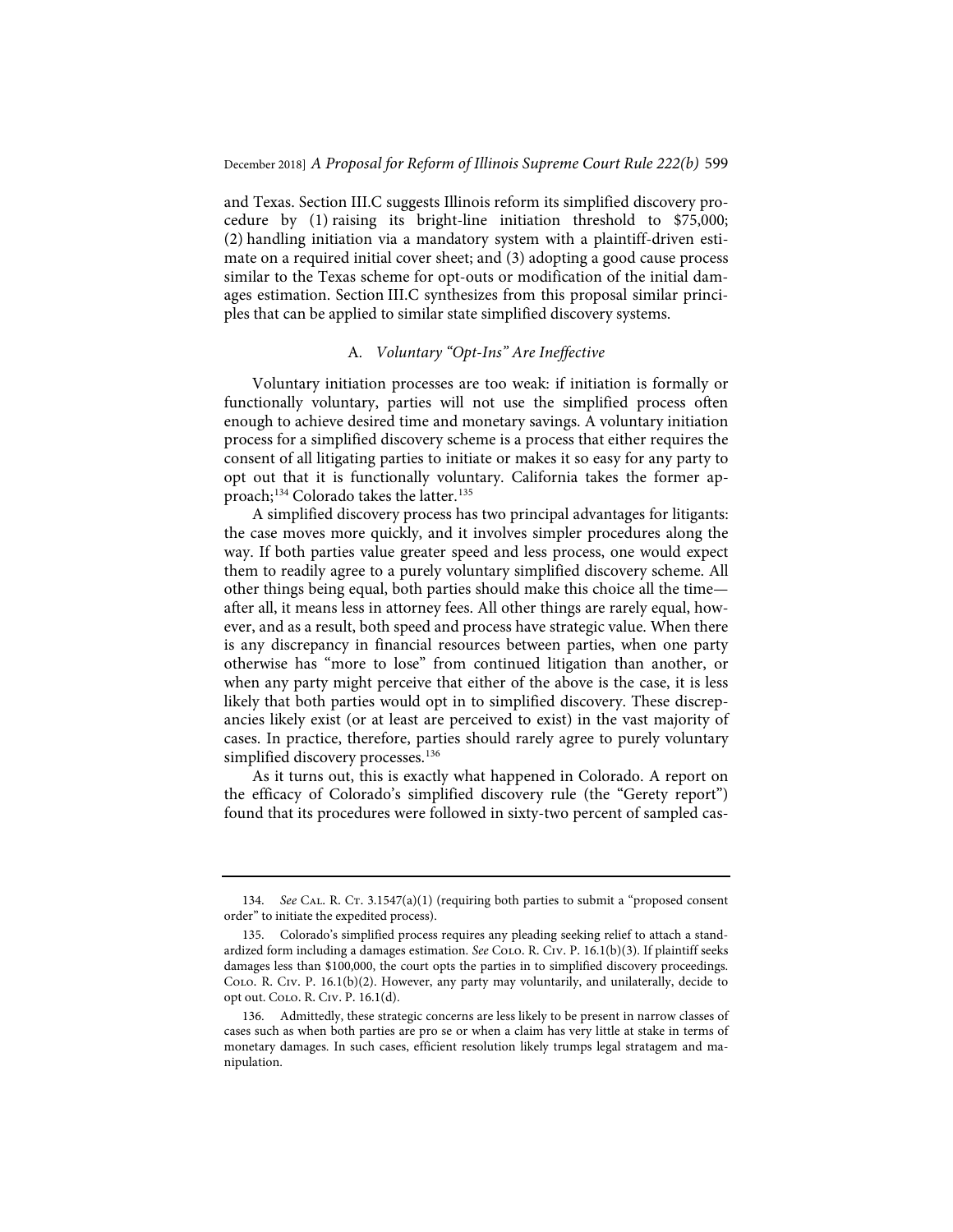es.137 Where there was any level of participation by defendants, though, that rule (Rule 16.1) was followed in less than twenty percent of cases.<sup>138</sup> In cases where both parties had attorneys, the study found that "[a]ttorneys regularly opt out" and Rule 16.1 was used only thirty percent of the time.<sup>139</sup>

Qualitative reactions were even grimmer. Judges indicated the rule was "largely ignored" and described its use as "rare."<sup>140</sup> One attorney described Rule 16.1 as "just a useless tool. It's not even an infrequently used tool, it's totally useless."<sup>141</sup> Other Colorado attorneys interviewed for the Gerety report indicated they opted out of Rule 16.1 so often because its proceedings "tie[d] their hands, both with respect to discovery and with respect to the ultimate damage recovery."<sup>142</sup> As a result, the report concluded that Rule 16.1, which was intended to be Colorado's default procedure, "is not frequently used in cases truly invoking the pretrial process."<sup>143</sup>

The Gerety report makes it clear that if the policy goal is a simplified discovery scheme that meaningfully applies to contested cases, leaving initiation to attorneys is not enough. Interestingly, however, when the Iowa Supreme Court took comments in 2014 for its new, simplified discovery scheme—a process that occurred *after* the Gerety report was published in 2012—most Iowa attorneys advocated for a purely voluntary system requiring opt-in by all parties: that is, a system exactly like Colorado's.144 Why would so many Iowa attorneys advocate for a voluntary simplified discovery system that a nearby state found to be a "useless tool"?<sup>145</sup> A cynic might point out that a simpler, quicker process means fewer billable hours for attorneys. It might also be the case that when the attorneys actually get to court they "do not want to say that their cases are simple" for strategic reasons.146 Whatever the reason, relying on the parties' attorneys to voluntarily initiate a simplified discovery process will not lead to that process's mean-

- 140. *Id.* at 37.
- 141. *Id.*
- 142. *Id.* at 1.
- 143. *Id.* at 1–2.
- 144. *See* Doré, *supra* note 117, at 425 & n.97.
- 145. Gerety & Cornett, *supra* note 137, at 37.

146. Civil Rules Advisory Comm., *Draft Minutes: Civil Rules Advisory Committee; April 11–12, 2013*, *in* Committee on Rules of Practice & Procedure: Washington, DC; June 3- 4, 2013, at 139, 152 (2013), http://www.uscourts.gov/sites/default/files/fr\_import/ST2013- 06.pdf [https://perma.cc/GL34-SBUH] (finding many attorneys chose to opt out of simplified discovery schemes because they did not want their cases so characterized).

<sup>137.</sup> Corina D. Gerety & Logan Cornett, Measuring Rule 16.1, at 1 (2012), http:// iaals.du.edu/sites/default/files/documents/publications/measuring\_rule\_16-1.pdf [https:// perma.cc/B8BA-RKPS]. Rule 16.1 was intended to be the default rule in Colorado. *Id.* But, seventy percent of those cases in which Rule 16.1 applied involved no defendant participation, as most were debt collection actions. *Id.*

<sup>138.</sup> *Id.*

<sup>139.</sup> *Id.*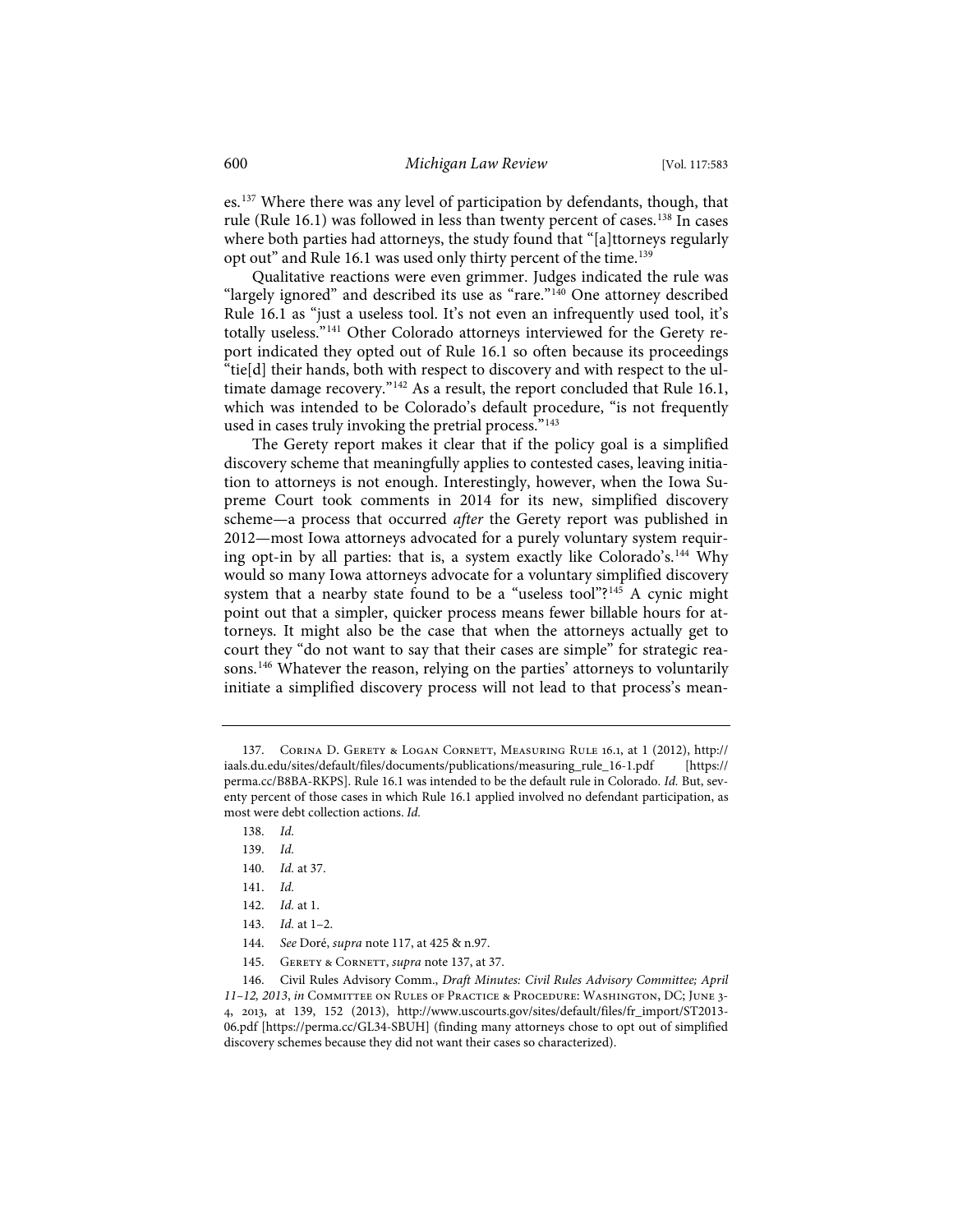ingful use. To truly have teeth, simplified discovery must be mandatory in some cases.

#### B. *Mandatory Processes Provide More Control*

At the other end of the spectrum, a purely mandatory process may be too harsh. In a purely mandatory process, the trial court assigns certain classes of claims to the simplified discovery scheme at the beginning of the action, and those actions must remain in the simplified scheme throughout. No state takes this approach. This is because the particular facts of a case may militate against simplified discovery. For example, a plaintiff with "small damages" (when compared to a state's simplified discovery threshold) might still need more extensive discovery to uncover the facts to prove her case, particularly if that case is complex. For example, a car accident victim pursuing a products liability claim against a car company may only have limited damages if she has suffered limited physical injuries. But the extensive deposition and expert discovery required to prove the existence of a manufacturing or design defect might be beyond a state's limited discovery scheme. Denying that plaintiff a chance to opt out of the simplified scheme limits individualized consideration of each case and may even implicate that plaintiff's due process rights.

As a result, in practice even the strictest "mandatory" schemes may permit opt-outs for "good cause."147 Requiring that parties who wish to opt out show "good cause" checks abuse of the simplified discovery process. That abuse can come from the plaintiffs' side (such as using a simplified process to deter removal to federal court,<sup>148</sup> then switching to full discovery after the window closes<sup>149</sup>) as well as from defendants' end (such as forcing a financially sensitive plaintiff into a pretrial process with more complex procedures and greater expenses).

Yet not all opt-outs are created equal. For example, the Minnesota scheme directs trial courts to consider expected equitable factors, such as the presence of "[m]ultiple parties or claims" or "complex theories of liability," when deciding whether to permit a party to opt out of simplified discovery proceedings.150 But Minnesota also permits a court to consider more pedestrian factors, such as whether there is a "[s]ubstantial likelihood of dispositive motions" in the case.<sup>151</sup>

In contrast, Texas's opt-out scheme is stricter. Texas rules permit optouts if a party shows "good cause" or if the amount at issue in the case rises

<sup>147.</sup> *See, e.g.*, Tex. R. Civ. P. 169(c)(1)(A).

<sup>148.</sup> *See supra* notes 116–126 and accompanying text.

<sup>149.</sup> *See supra* notes 112–115 and accompanying text.

<sup>150.</sup> *In re* Order Relating to the Civil Justice Reform Task Force, Nos. ADM10-8051, ADM09-8009, ADM04-8001, 2013 Minn. LEXIS 386, at \*7–8 (Minn. May 7, 2013) (listing the factors that "should be considered by the court" in an opt-out ruling).

<sup>151.</sup> *Id.*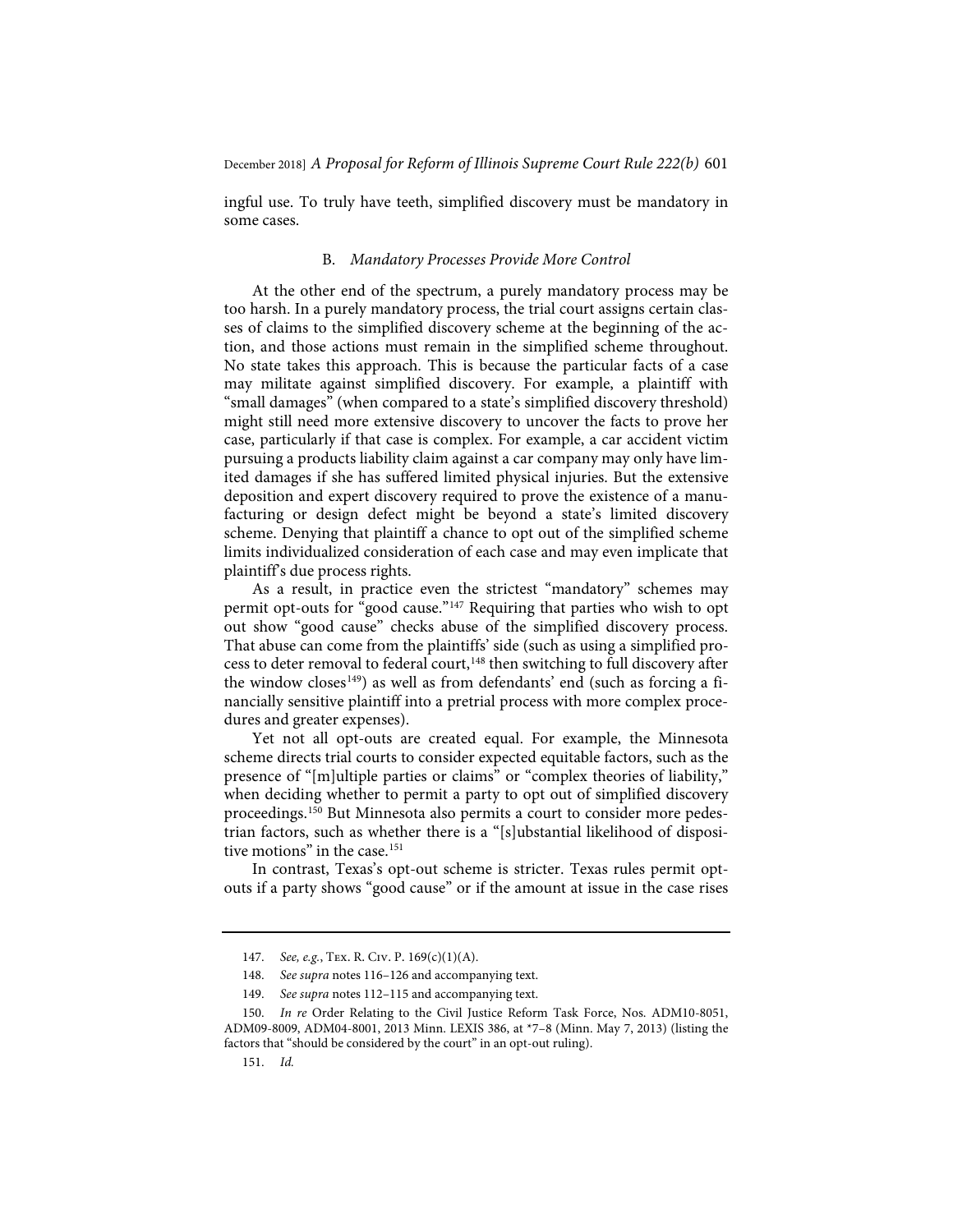above the \$100,000 threshold.<sup>152</sup> In deciding whether a party has shown "good cause," the comments to the Texas rules permit a judge to consider factors such as the aggregate value of the claims of multiple plaintiffs, potential counterclaims, and the complexity of the case.<sup>153</sup>

While both Texas and Minnesota rules use similar language with respect to the factors a judge should consider when deciding whether to permit optouts,<sup>154</sup> Texas chose to place those factors in a comment to the rule,<sup>155</sup> whereas Minnesota chose to enumerate them in the rule's text.<sup>156</sup> That difference is significant: comments are generally given less weight than rule text.157 A Texas judge *may* therefore consider any of the factors listed in the comment but is not *required* to consider any. Essentially, stricter Texas judges could permit fewer opt-outs, but more lenient judges may permit more. Regardless, the Texas scheme gives a savvy and informed judge a great deal of discretion to correct inequities and police abuses inadvertently created by a simplified discovery process.

The Minnesota rule, in contrast, can be read as confining a judge's consideration to the five enumerated factors listed in the rule.<sup>158</sup> The last of these factors, however, is a catch-all, including "*[a]ny factor*" that "would substantially affect a party's right to a fair and just resolution of the matter."159 If the rule *requires* a Minnesota trial court judge to undertake this broad inquiry for *every* opt-out motion, these motions should meet with greater success in Minnesota than in Texas. The wide-ranging, catch-all factor and the easy-tosatisfy "dispositive motions" factor<sup>160</sup> in the Minnesota scheme therefore shifts the inquiry slightly more in favor of opt-outs than in Texas—though the Minnesota scheme is still likely just as broad. There should therefore be more decisions permitting a party to opt out of simplified discovery in a

<sup>152.</sup> *See* Tex. R. Civ. P. 169(a), (c).

<sup>153.</sup> Tex. R. Civ. P. 169 cmt. 3.

<sup>154.</sup> *Id.* ("[T]he court *should consider* factors such as . . . ." (emphasis added)); *In re Order Relating to the Civil Justice Reform Task Force*, 2013 Minn. LEXIS 386, at \*8 ("The factors that *should be considered* by the court in ruling on said motion include . . . ." (emphasis added)).

<sup>155.</sup> Tex. R. Civ. P. 169 cmt. 3.

<sup>156.</sup> *In re Order Relating to the Civil Justice Reform Task Force*, 2013 Minn. LEXIS 386, at  $*7-8.$ 

<sup>157.</sup> Commandeur LLC v. Howard Hartry, Inc., 724 N.W.2d 508, 511 (Minn. 2006) ("[A]dvisory 'committee comments are included for convenience and are not binding on the court.' " (quoting Vandenheuvel v. Wagner, 690 N.W.2d 753, 756 (Minn. 2005))); *cf.* Bever Props., L.L.C. v. Jerry Huffman Custom Builder, L.L.C., 355 S.W.3d 878, 888 (Tex. App. 2011) (following the text of a comment only because the comment specifically stated it was "intended to inform the construction and application of the rule" (quoting Tex. R. Civ. P. 166a 1997 cmt.)).

<sup>158.</sup> *In re Order Relating to the Civil Justice Reform Task Force*, 2013 Minn. LEXIS 386, at  $*7-8$ .

<sup>159.</sup> *Id.* at \*8 (emphasis added).

<sup>160.</sup> *Id.*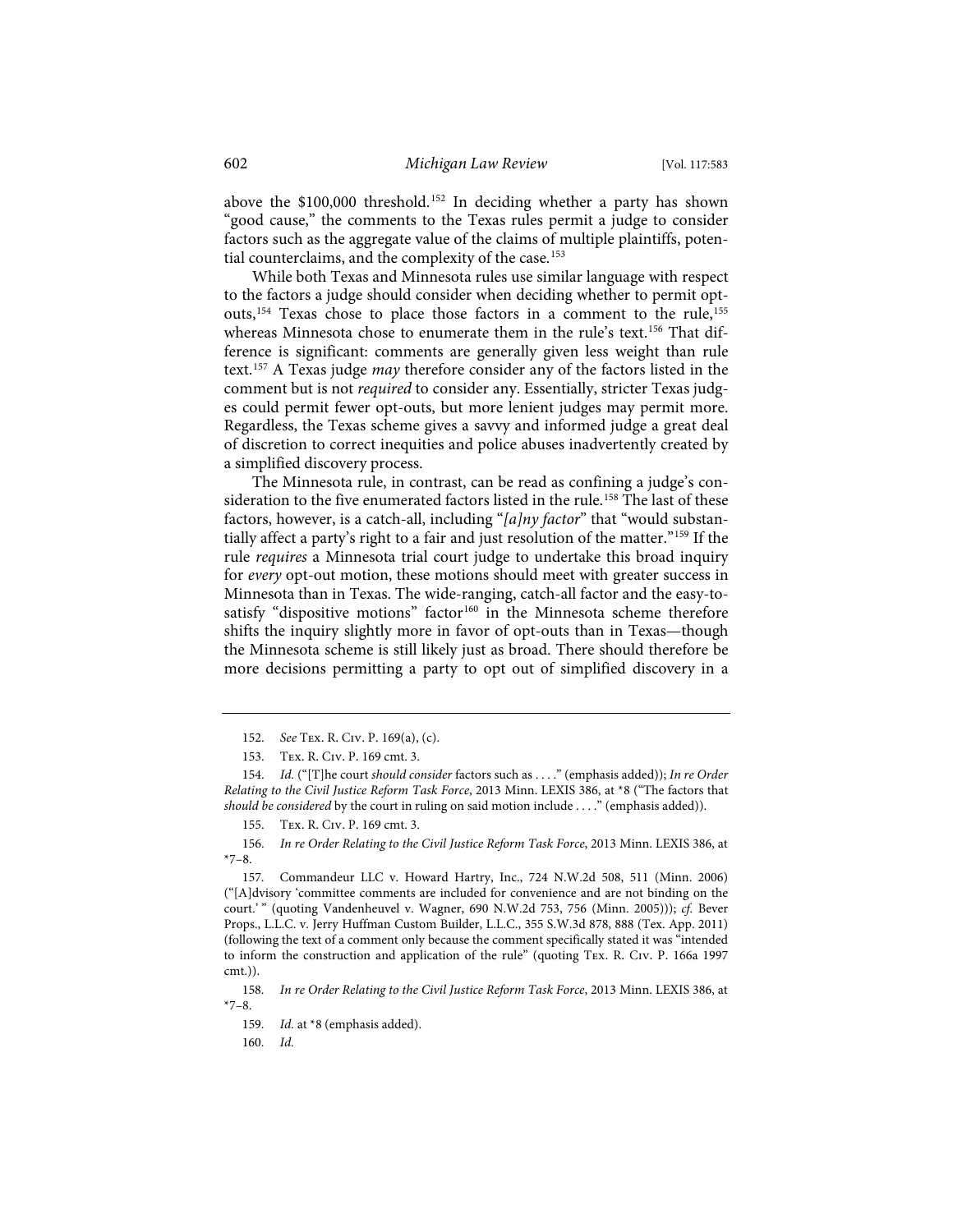Minnesota scheme than in a Texas scheme. While both schemes will result in much more participation than "voluntary" schemes,<sup>161</sup> there should be fewer opt-outs and greater cost savings in Texas than in Minnesota.<sup>162</sup>

#### C*. A Proposal for Reform*

This Section outlines a proposal for reform of the initiation process for Illinois's simplified discovery scheme. As commentators consider Illinois to be a discovery-procedure leader,<sup>163</sup> any reforms to the Illinois system are relevant to states considering whether to add a simplified system or modify their existing procedures. This Section recommends three principal reforms to the Illinois system: (1) increasing the threshold for simplified discovery procedures to \$75,000; (2) establishing a mandatory process; and (3) providing for good cause opt-outs, as in the Texas model. The national lessons are similar: (1) state amount-in-controversy bright lines are preferable to categorical approaches, and the best bright line is \$75,000; (2) mandatory systems are preferable to voluntary; and (3) opportunity for good cause opt-out is important to avoid any injustice the system might produce. These reforms should achieve desired judicial economy savings while rectifying the disadvantages to both plaintiffs and defendants the current Illinois system creates.

#### 1. A \$75,000 Bright Line

A \$75,000 bright line is less arbitrary than and has comparative advantages to Illinois's current \$50,000 threshold. Normatively, there is nothing special about \$50,000, and that threshold has remained constant in Illinois for over twenty years.164 Adjusted for inflation as of July 2018, \$50,000 in October of 1995 is worth over \$80,000 today.165 Raising the threshold to \$75,000 would therefore function as an inflation adjustment, bringing the "real" value of the amount-in-controversy threshold closer to the value set out in Illinois's 1995 reforms.<sup>166</sup>

<sup>161.</sup> *See supra* Section III.A.

<sup>162.</sup> Note that the Texas and Minnesota simplified discovery schemes apply to slightly different sets of cases. The Texas scheme applies to any case where less than \$100,000 in money damages is at stake. Tex. R. Civ. P. 169(a)(1). In Minnesota, all complaints in broad classes of cases are opted into the simplified discovery scheme by default, regardless of the type or amount of relief sought. *In re Order Relating to the Civil Justice Reform Task Force*, 2013 Minn. LEXIS 386, at \*6–7 (applying to all cases designated "Consumer Credit, Consumer Credit Contract, Other Contract, Personal Injury, or Other Civil" in the pilot divisions). The Minnesota scheme is therefore slightly "deeper" while the Texas scheme is slightly "broader."

<sup>163.</sup> *See supra* note 18 and accompanying text.

<sup>164.</sup> *See* Pflaum & Pipal, *supra* note 12, at 28 (published in October 1995).

<sup>165.</sup> *CPI Inflation Calculator*, Bureau Lab. Stat., https://data.bls.gov/cgi-bin/ cpicalc.pl?cost1=50%2C000.00&year1=199510&year2=201803 [https://perma.cc/7GK2- X4DQ].

<sup>166.</sup> *See* Pflaum & Pipal, *supra* note 12, at 28.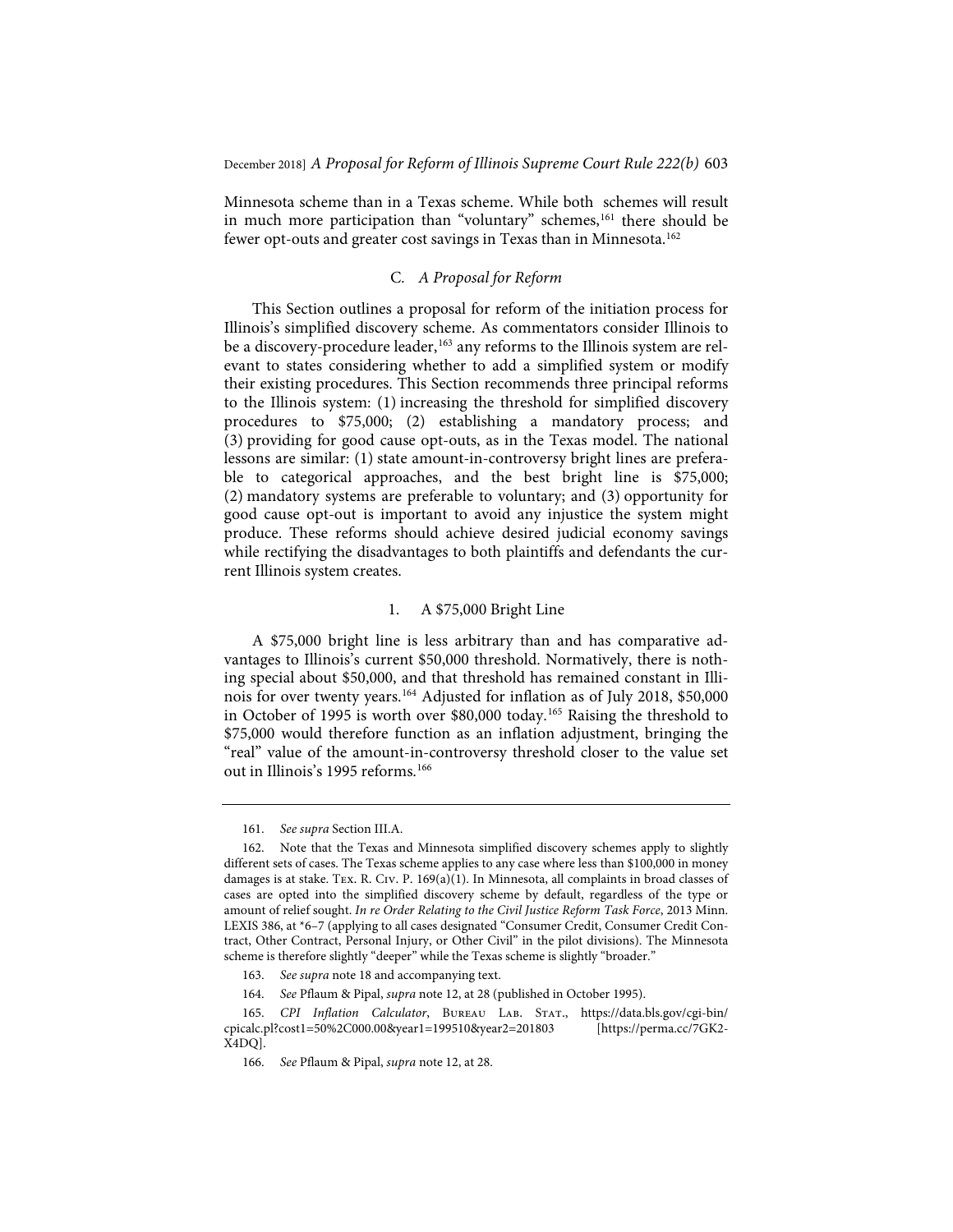A bright line at \$75,000 is also better policy because it would set the Illinois threshold at the same level as that required for federal diversity jurisdiction.167 A simplified discovery threshold at \$75,000 could assist federal courts considering diversity removal.168 To the extent it eases diversity removal decisions, a threshold of \$75,000 would extend the judicial economy savings of a simplified discovery system to federal courts as well.<sup>169</sup>

The \$50,000 simplified discovery threshold also no longer includes as many cases as it used to. In 1995, Rule 222 was estimated to encompass eighty-five to ninety percent of Illinois state court civil cases.<sup>170</sup> Its efficiency savings therefore would have reached the vast majority of civil actions in Illinois if it had been effectively implemented. However, considering that the threshold has remained constant for over twenty years and that the inflationadjusted value of \$50,000 has increased over sixty percent since that time, $171$ the simplified discovery scheme should no longer apply to as many cases as it used to. Raising the threshold to \$75,000 would bring more civil actions within the purview of Rule 222, saving a greater number of litigants time and expense.

From a national perspective, a \$75,000 amount-in-controversy threshold also appears to be better policy than a *higher* threshold, such as Texas's \$100,000 bright line.<sup>172</sup> While a higher threshold necessarily embraces a greater number of cases than a lower threshold, it creates a more procedurally complicated system—exactly what a *simplified* discovery system should not do. Take, for example, a state with a \$100,000 bright line and a bifurcated system. This creates at least four procedural discovery regimes: (1) cases with an amount in controversy of \$75,000 or less that *must* be brought under the simplified state scheme; (2) cases with an amount in controversy greater than \$75,000 but no larger than \$100,000 that must be brought in the state simplified system (due to nondiverse defendants)<sup>173</sup>; (3) cases with an amount in controversy greater than \$75,000 but no larger than \$100,000 that may be removed to federal court (due to diverse defendants) or else must be brought under the state simplified system; and (4) cases with over \$100,000 in controversy that *may* be removed to federal court (diverse defendants) or else must be brought under the traditional state discovery system. A scheme with a bright line at \$75,000, however, has one fewer regime.<sup>174</sup>

- 170. *See* Pflaum & Pipal, *supra* note 12, at 28.
- 171. *See supra* note 165 and accompanying text.
- 172. Tex. R. Civ. P. 169(a)(1).
- 173. *See* 28 U.S.C. §§ 1332(a), 1446(c)(2) (2012).

<sup>167. 28</sup> U.S.C. §§ 1332(a), 1446(c) (2012). It might even be more desirable to tie the Illinois bright line explicitly to the federal diversity statute.

<sup>168.</sup> *See supra* notes 116–118 and accompanying text.

<sup>169.</sup> *See* Doré, *supra* note 117, at 421; Noble-Allgire, *supra* note 92, at 318.

<sup>174.</sup> Those schemes are as follows: (1) cases with an amount in controversy of \$75,000 or less that *must* be brought under the simplified state scheme; (2) cases with over \$75,000 in con-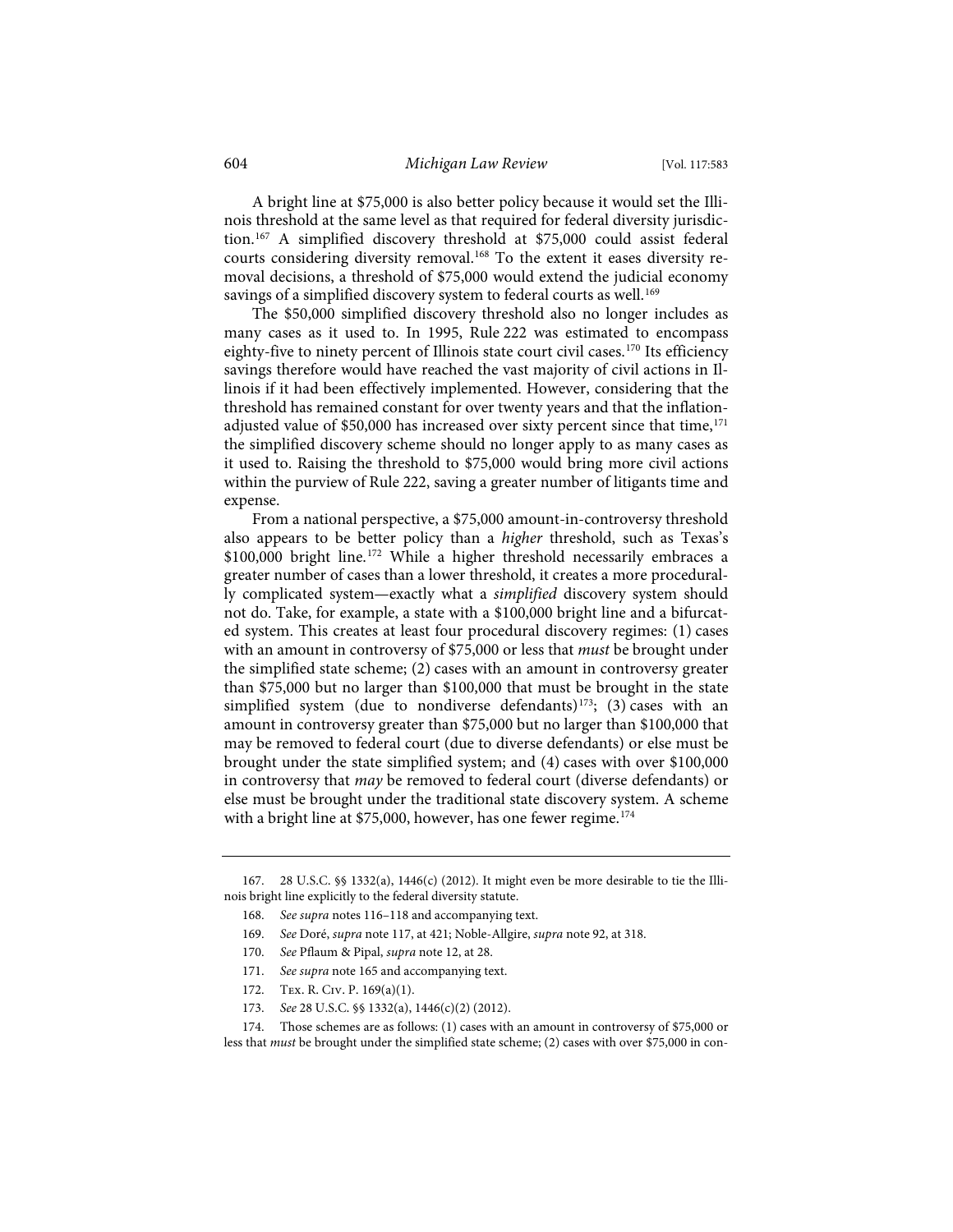A scheme with a bright line greater than \$75,000 also creates more uncertainty for the parties. It requires a plaintiff to estimate whether damages are below \$75,000 or whether they are between \$75,000 and the state's bright line. The second range may not be very wide, and it may be difficult for parties to estimate—before discovery has even begun—the amount in controversy with this level of precision. With a \$75,000 bright line, parties need only make an estimate that the federal removal statute ensures they would make anyways—whether the amount in controversy is greater than \$75,000. After that, outcomes are certain. Parties with less than \$75,000 at stake will always be in simplified state systems. Diverse defendants with more than \$75,000 at stake may choose between traditional state systems and removal. Nondiverse defendants with more than \$75,000 at stake will always be in traditional state systems. There is no narrow, difficult-to-ascertain range in which simplified discovery procedures may or may not apply based on an uninformed and nontransparent ex ante estimate.

A damages threshold is a less arbitrary initiation method than opting entire classes of cases into simplified discovery, like Minnesota's scheme.175 Admittedly, a damages threshold is arbitrary for cases that fall near the bright line, but a categorical approach is arbitrary for entire *classes* of cases. The categorical approach opts cases into simplified discovery procedures based solely on their case type and with no safeguard for what procedures the individual facts of a case may require. The remedy for arbitrariness in either situation is the opportunity for a good cause hearing. Assuming that amounts in controversy are no more likely to cluster around the damages bright line than any other number, fewer good cause hearings should be expected in a bright-line damages scheme than a class-based scheme. Having fewer hearings is valuable. It simplifies proceedings and provides even greater judicial economy savings. In Illinois's bifurcated system, and nationally, a damages threshold approach therefore is both less arbitrary and more economical than the class-based approach. This better serves the purposes of a simplified discovery scheme.

#### 2. A Mandatory Process with an Administrative Check

Raising the value of the initiation threshold for a simplified discovery scheme will do nothing to save on costs, though, if parties do not *use* the simplified process. Truly voluntary processes do not incentivize participation.176 Illinois, and any other state using a bright-line threshold, would therefore be best served by a mandatory initiation process. Courts could

troversy that *may* be removed to federal court (due to diverse defendants) or else *must* be brought under the traditional state discovery system; and (3) cases with over \$75,000 in controversy that *must* be brought under the traditional state discovery system (nondiverse defendants).

<sup>175.</sup> *In re* Order Relating to the Civil Justice Reform Task Force, Nos. ADM10-8051, ADM09-8009, ADM04-8001, 2013 Minn. LEXIS 386, at \*6–7 (Minn. May 7, 2013).

<sup>176.</sup> *See* discussion *supra* Section III.A.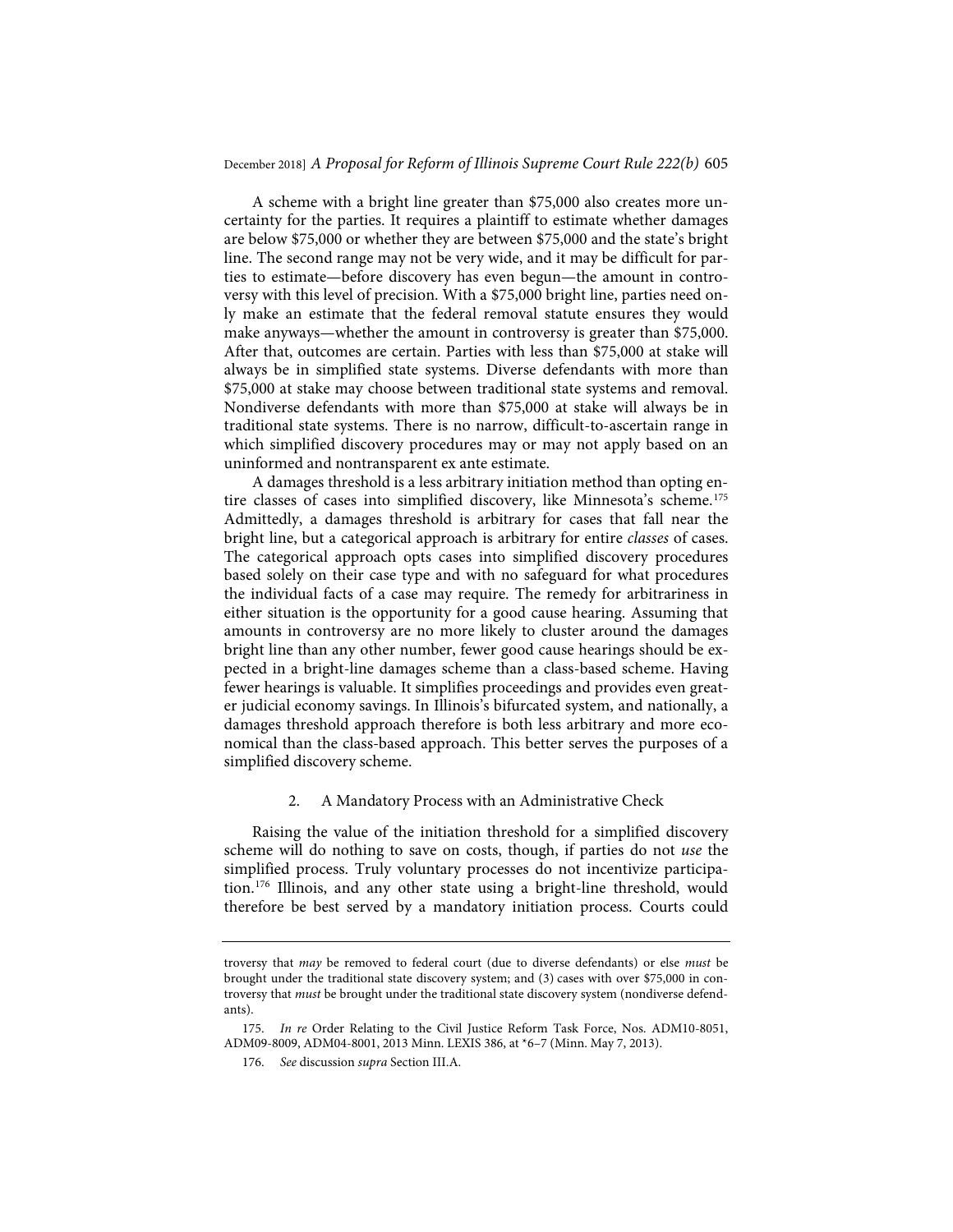verify compliance with this system by means of a mandatory cover sheet, as in Colorado.177

The current Illinois process, which relies on the plaintiff to read Rule 222(b) and file the required affidavit, has no procedural or administrative check to ensure compliance with Rule 222(b). This makes the process de facto voluntary in Illinois jurisdictions governed by *Dovalina*. <sup>178</sup> Illinois courts could check compliance with the simplified discovery scheme by means of a mandatory cover sheet attached to the complaint, as is done in Colorado.179 Many Illinois jurisdictions use cover sheets already.180 It would be a simple matter to include an estimation of damages on such sheets.<sup>181</sup> If Illinois adopted this proposed reform, a plaintiff estimating damages of \$75,000 or less would be automatically and mandatorily opted in to the simplified discovery scheme and capped at \$75,000 in damages if subsequent recovery exceeds that amount. To mitigate the risk that an imperfectly informed plaintiff would be "locked in" to her initial estimate, a plaintiff should be permitted to modify this estimate or opt out of the limited discovery scheme for good cause.

#### 3. A "Good Cause" Opt-Out

Illinois illustrates, for national audiences, the problems of both a voluntary system and a too-strict mandatory system. That is because Illinois is, in effect, both—a near-voluntary system in jurisdictions governed by *Dovalina*<sup>182</sup> and a too-strict mandatory system in jurisdictions adhering to *Grady*. <sup>183</sup> A better policy in Illinois, and other jurisdictions using an amountin-controversy threshold, would split this difference by establishing a clear, enforced, and mandatory system with a good cause safety valve for cases where the facts merit it.

182. *See supra* notes 96–99 and accompanying text. *See generally Dovalina*, 2013 IL App (1st) 103127, 990 N.E.2d 305.

<sup>177.</sup> *See* Colo. R. Civ. P. 16.1(b)(3).

<sup>178.</sup> *See* Dovalina v. Conley, 2013 IL App (1st) 103127,  $\P$  26–29, 990 N.E.2d 305, 312– 13; *see supra* notes 96–99 and accompanying text.

<sup>179.</sup> Colo. R. Civ. P. 16.1(b)(3).

<sup>180.</sup> See, e.g., Civil Action Cover Sheet - Case Initiation, CLERK CIR. CT. COOK COUNTY, Ill., http://www.cookcountyclerkofcourt.org/forms/pdf\_files/CCL0520.pdf [https://perma.cc/ 5989-GG8K].

<sup>181.</sup> Note that Illinois law prohibits the inclusion of ad damnum clauses in personal injury cases. 735 ILL. COMP. STAT. 5/2-604 (2016). But a revised rule could avoid this problem by exempting personal injury cases from this requirement and treating such cases as a class for the purposes of the simplified discovery scheme.

<sup>183.</sup> See ILL. Sup. CT. R. 222(b) ("Any such affidavit may be amended . . . only if it is clear that no party will suffer any prejudice as a result of such amendment."); Grady v. Marchini, 874 N.E.2d 179 (Ill. App. Ct. 2007) (construing Rule 222(b) narrowly).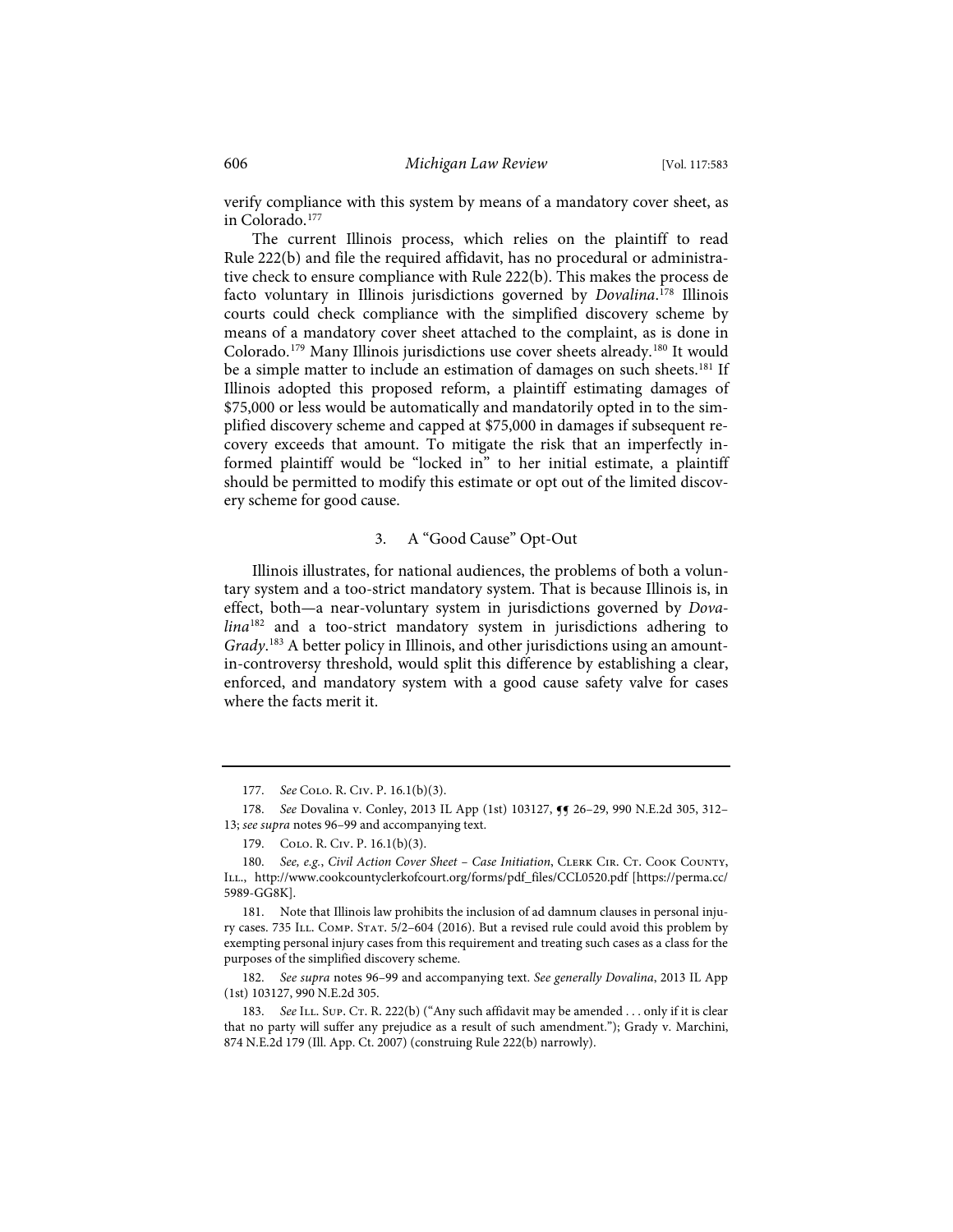While a good cause restriction places some limits on a plaintiff, it is preferable to Illinois's current "any prejudice" standard.<sup>184</sup> Indeed, a successful opt-out from the Rule 222 scheme would remove the \$50,000 damages cap.185 Opening a defendant up to greater liability seems facially prejudicial. Removing the "any prejudice" language and relying solely on a good cause scheme gives an informed trial judge a much freer hand to tailor opt-out decisions to the facts of the particular case.

Illinois should adopt an approach similar to the Texas good cause procedure for plaintiffs whose cases would otherwise fall under the limited discovery scheme. Colorado's unilateral opt-out process is no more effective than a purely voluntary process.<sup>186</sup> On the other hand, Minnesota's process seems too easy to circumvent to achieve the desired cost savings. Factors such as "[s]ubstantial likelihood of dispositive motions"<sup>187</sup> and the broad wording of the catch-all provision make it easy to argue for an opt-out for almost any conceivable case.<sup>188</sup> The Texas scheme combines a mandatory element—which ensures participation, thus locking in cost savings—while providing a robust process for opt-out to avoid injustice.

The Illinois system currently lacks an explicit opt-out mechanism. If estimated damages from the Rule 222(b) affidavit are below \$50,000, Rule 222's simplified procedures apply *mandatorily*. <sup>189</sup> A plaintiff may not opt out of these simplified procedures, even if she has good cause. If estimated damages are above \$50,000, traditional discovery procedures apply, also mandatorily.190 Effectively, the Illinois opt-out procedure is choosing not to file a Rule 222(b) affidavit.191

Empowering a judge to discretionarily decide proposed opt-outs based on a good cause standard is a better policy; it ensures that a judge who is informed and experienced with the case is available to correct any inequities and police any abuses that the simplified discovery system might otherwise permit. To the extent the Illinois Supreme Court is concerned about investing a trial court with such sweeping discretion, particularly given the implications that decision could have for the remainder of the case, it may amend Rule 306 or 307 to provide for interlocutory review.192 The Supreme Court

189. ILL. SUP. CT. R. 222(b). This does not apply to the classes of cases exempted from Rule 222. ILL. SUP. CT. R. 222(a).

<sup>184.</sup> ILL. SUP. CT. R. 222(b).

<sup>185.</sup> *See id.*

<sup>186.</sup> *See* discussion *supra* Section III.A.

<sup>187.</sup> *In re* Order Relating to the Civil Justice Reform Task Force, Nos. ADM10-8051, ADM09-8009, ADM04-8001, 2013 Minn. LEXIS 386, at \*6 (Minn. May 7, 2013).

<sup>188.</sup> *See supra* notes 158–162 and accompanying text.

<sup>190.</sup> ILL. SUP. CT. R. 222(a)-(b).

<sup>191.</sup> *See supra* notes 96–99 and accompanying text.

<sup>192.</sup> ILL. Sup. Cr. R. 306(a), 307(a) (stating which interlocutory appeals are permissive and which are of right, respectively).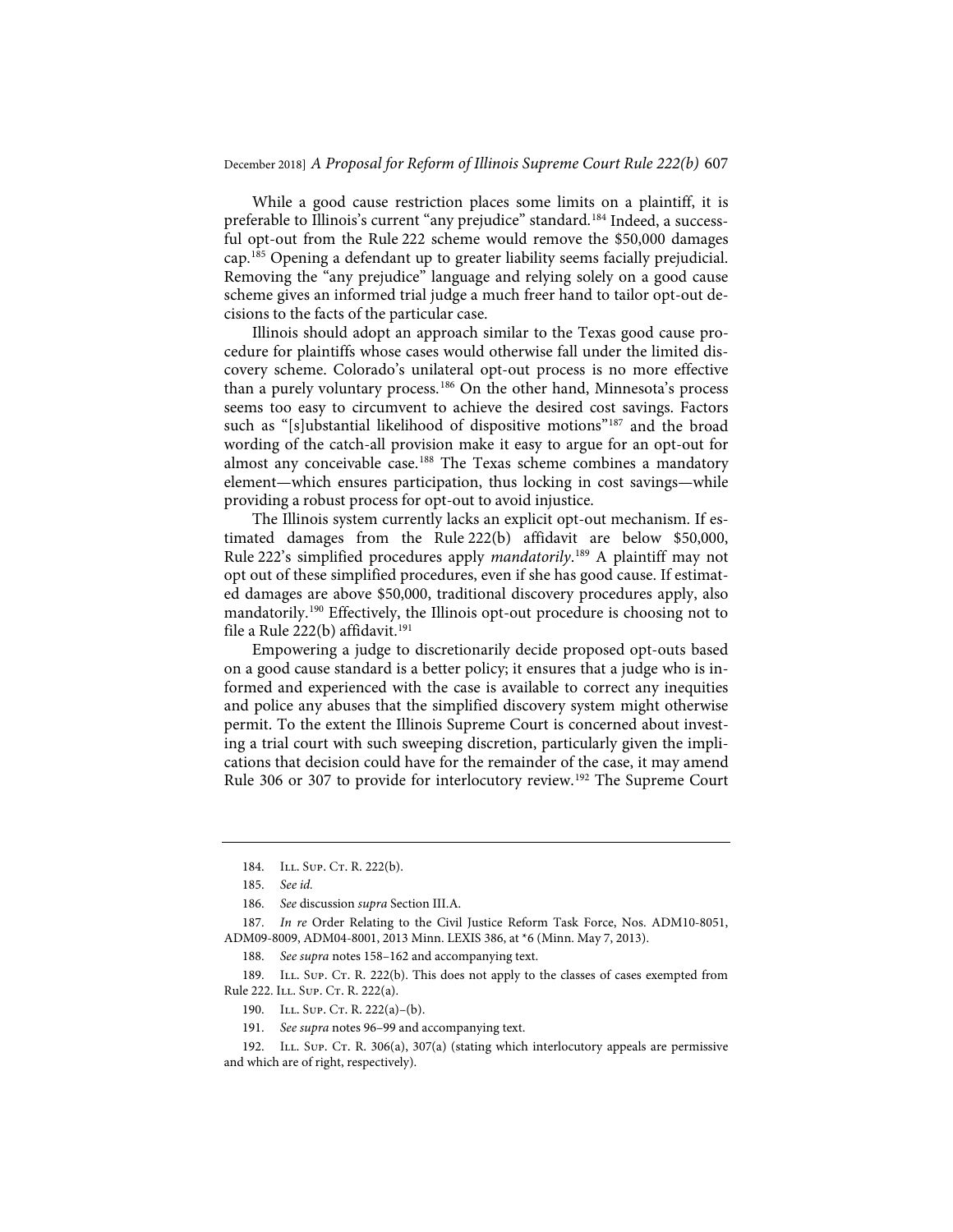may also recommend factors to consider when deciding whether good cause exists in its comments to the rules.<sup>193</sup>

The result in Illinois would be a simplified discovery scheme very similar to the Texas scheme with respect to opt-outs. The proposed scheme would still differ with respect to initiation. The Texas scheme has a \$100,000 initiation threshold.194 Like the \$50,0000 threshold of the current Illinois scheme, a \$100,000 bright line is more arbitrary—and therefore less justifiable—than \$75,000 with its ties to the federal amount-in-controversy threshold.195 Additionally, whereas the Texas scheme assigns cases to the expedited discovery scheme based on the complaint's face,<sup>196</sup> the proposed Illinois scheme would use a cover sheet. Involvement by the plaintiff in the initial estimation of damages (on the cover sheet) and revision of that estimate might encourage that plaintiff to take a greater level of ownership of the discovery procedure in the case. It might therefore encourage communication and candor between parties. Subjecting the process to good cause oversight by defendants and the court, however, would check any tempting procedural gamesmanship.197

#### **CONCLUSION**

The limited and simplified discovery system in Illinois is neither in practice; it simply makes the existing system more complex. The current rule is not *limited*: it imposes a hidden affidavit obligation on almost every Illinois civil case seeking monetary damages,<sup>198</sup> an obligation that comes too early in the case for an accurate estimation of damages, and an obligation that even a reasonable plaintiff might miss.<sup>199</sup> The interpretive split on how to handle this contingency<sup>200</sup> creates further uncertainty and perverse incentives for all parties, undermining the rule's *simplicity* as well.<sup>201</sup>

Resolving the appellate split is not enough. From the start of a case, it should be clear whether simplified or traditional discovery procedures apply. While participation in the simplified process must be mandatory for certain cases in order to truly save costs,<sup>202</sup> Illinois's simplified system should em-

- 196. *See* Tex. R. Civ. P. 169(a)(1).
- 197. *See supra* notes 112–126 and accompanying text.
- 198. *See* ILL. SUP. CT. R. 222(a).
- 199. *See supra* notes 83–88 and accompanying text.
- 200. *See* discussion *supra* Section I.B.
- 201. *See* discussion *supra* Sections II.B, II.C.
- 202. *See supra* Sections III.B, III.C.2.

<sup>193.</sup> *See* Wells Fargo Bank, N.A. v. Simpson, 2015 IL App (1st) 142925, ¶ 35, 36 N.E3d 266, 277 ("Committee comments to supreme court rules are not binding but they may be used to determine the application of a rule." (citing Wright v. Desate, Inc., 686 N.E.2d 1199, 1201 (Ill. App. Ct. 1997))).

<sup>194.</sup> Tex. R. Civ. P. 169(a)(1).

<sup>195.</sup> *See supra* Section III.C.1.